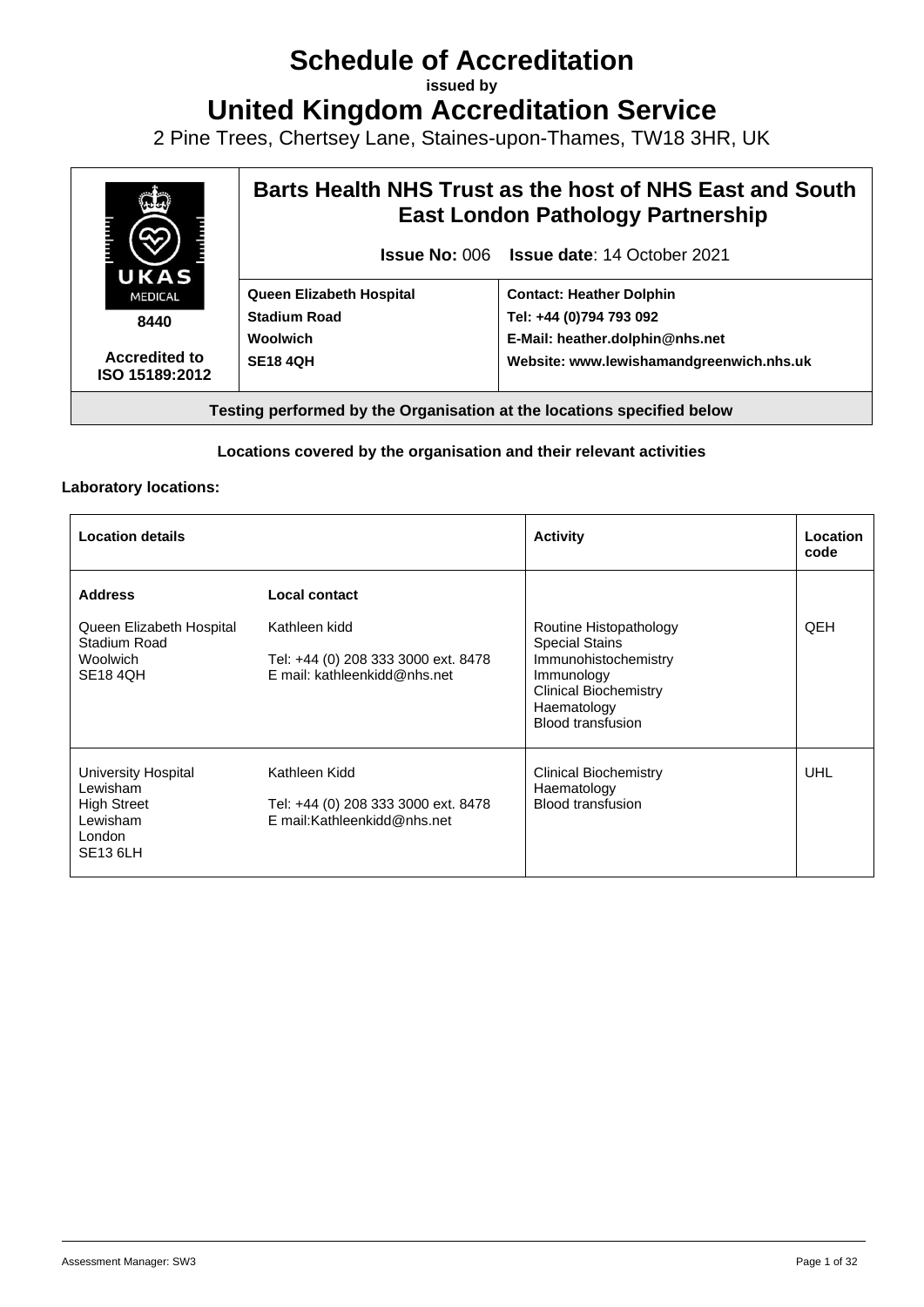|                                        | <b>Schedule of Accreditation</b><br>issued by<br><b>United Kingdom Accreditation Service</b><br>2 Pine Trees, Chertsey Lane, Staines-upon-Thames, TW18 3HR, UK |
|----------------------------------------|----------------------------------------------------------------------------------------------------------------------------------------------------------------|
| UKAS<br><b>MEDICAL</b><br>8440         | Barts Health NHS Trust as the host of NHS East and South East London<br><b>Pathology Partnership</b>                                                           |
| <b>Accredited to</b><br>ISO 15189:2012 | <b>Issue No: 006 Issue date: 14 October 2021</b>                                                                                                               |
|                                        | Testing performed by the Organisation at the locations specified                                                                                               |

# **Site activities performed away from the locations listed above:**

| <b>Location details</b>                                                                                                                      | <b>Activity</b>                                                     | Location<br>code |
|----------------------------------------------------------------------------------------------------------------------------------------------|---------------------------------------------------------------------|------------------|
| <b>Blood Sciences Laboratory</b><br>Queen Elizabeth Hospital<br>Stadium Road<br>Woolwich<br><b>SE18 4QH</b>                                  | Blood storage (stock/issue)<br>Fridge managed by laboratory         | QEH              |
| Ward 21 Haematology/Oncology<br>Queen Elizabeth Hospital<br>Stadium Road<br>Woolwich<br><b>SE18 4QH</b>                                      | Blood storage only<br>Fridge managed by laboratory                  | <b>QEH</b>       |
| <b>Theatres</b><br>Queen Elizabeth Hospital<br>Stadium Road<br>Woolwich<br><b>SE18 4QH</b>                                                   | Blood storage only<br>Fridge managed by laboratory                  | QEH              |
| Blood issue room<br>Rapid response laboratory<br>University Hospital Lewisham<br><b>High Street</b><br>Lewisham<br>London<br><b>SE13 6LH</b> | Blood product storage (Stock/issue)<br>Fridge managed by laboratory | <b>UHL</b>       |
| Main TheatrePaediatric<br>University Hospital Lewisham<br><b>High Street</b><br>Lewisham<br>London<br><b>SE13 6LH</b>                        | Blood storage<br>Fridge managed by laboratory                       | <b>UHL</b>       |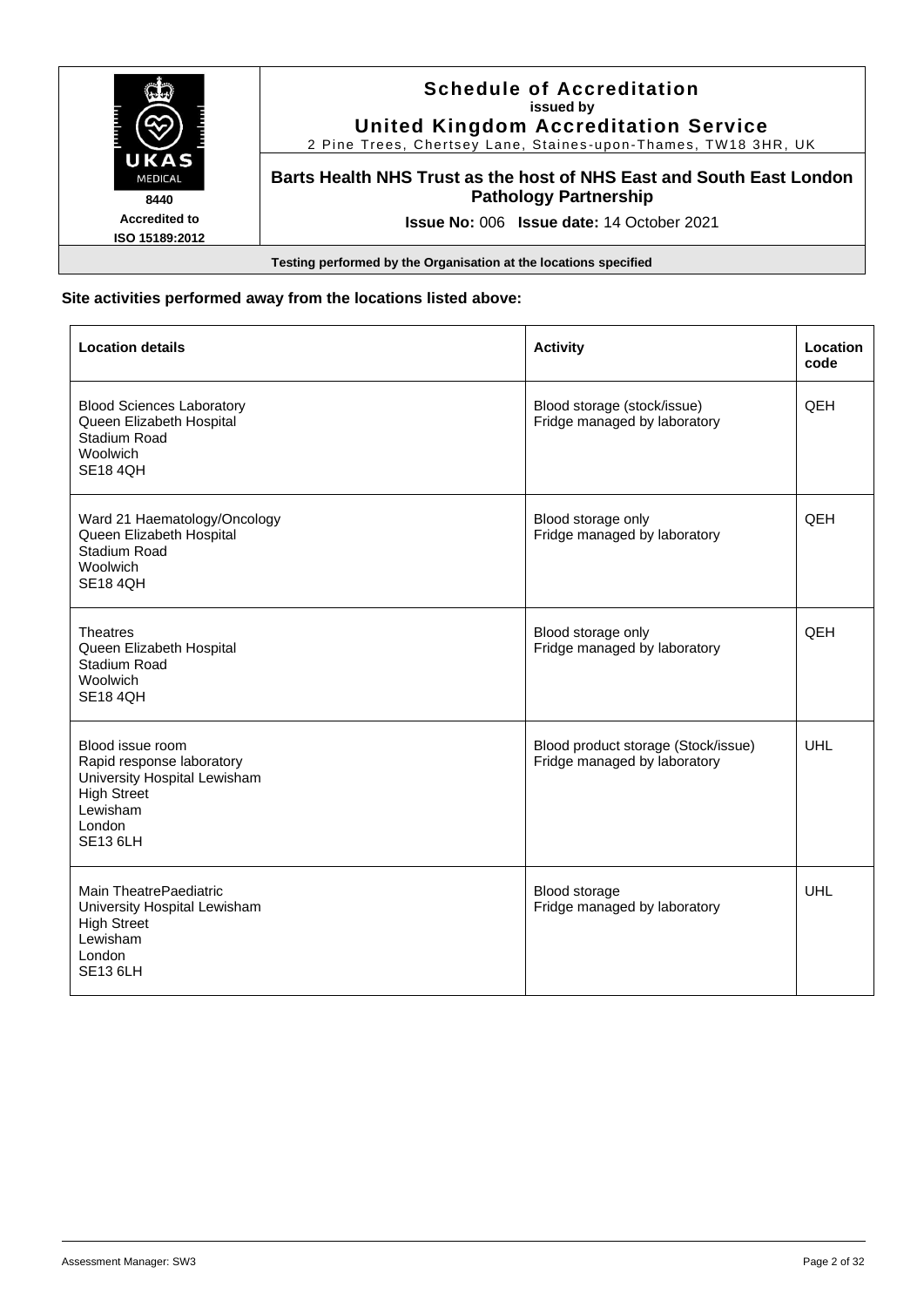

#### **Schedule of Accreditation issued by United Kingdom Accreditation Service**

2 Pine Trees, Chertsey Lane, Staines -upon -Thames, TW18 3HR, UK

**Barts Health NHS Trust as the host of NHS East and South East London Pathology Partnership**

**Issue No:** 006 **Issue date:** 14 October 2021

**Testing performed by the Organisation at the locations specified**

# DETAIL OF ACCREDITATION

| Materials/Products tested                                                                                                                                                                                                                                                                                                                                                        | Type of test/Properties<br>measured/Range of<br>measurement                                                                                 | Standard specifications/<br>Equipment/Techniques used                                                                                                                                                                                                              | Location<br>Code |
|----------------------------------------------------------------------------------------------------------------------------------------------------------------------------------------------------------------------------------------------------------------------------------------------------------------------------------------------------------------------------------|---------------------------------------------------------------------------------------------------------------------------------------------|--------------------------------------------------------------------------------------------------------------------------------------------------------------------------------------------------------------------------------------------------------------------|------------------|
| <b>HUMAN BODY TISSUE</b>                                                                                                                                                                                                                                                                                                                                                         | <b>Histopathological examination</b><br>activities for the purposes of<br>clinical diagnosis                                                | In-house documented procedures<br>using manual methods or<br>analysers in conjunction with<br>manufacturers' instructions as<br>specified:                                                                                                                         | QEH              |
| Tissue samples (including<br>breast; gastrointestinal; skin;<br>urological;<br>bronchial/lung/thoracic;<br>endocrine including thyroid,<br>parathyroid, adrenal;<br>lymphoreticular including<br>lymph nodes, spleen, and<br>bone marrow trephines<br>[processing only for bone<br>marrow trephines]; liver;<br>bone and soft tissues;,<br>gynaecological; and head<br>and neck) | Examination of tissues in order<br>to identify or exclude<br>morphological and cytological<br>abnormalities for the purpose<br>of diagnosis | Supported by:<br>Specimen dissection:<br>Cut-up Manual - Routine<br>Specimens categorised<br>according to the RCPath as,<br>SOP CHQ-DP-008 & SOP CHQ-<br>DP-009, CHQ-RP-00013 & CHQ<br>DP 0010<br>'A' specimens<br>'B' specimens<br>'C' specimens<br>'D' specimens |                  |
| <b>Formalin Fixed Tissue</b>                                                                                                                                                                                                                                                                                                                                                     |                                                                                                                                             | Decalcification using acid<br>decalcifiers (Decalcifier 1 and 2)<br>SOP CHQ-DP-0010<br>Processing using Sakura<br>TissueTek VIPs ;<br>VIP5: SOP CHQ-MP-0026<br>VIP6: SOP CHQ-MP-0065<br>Embedding using: Tissue tek<br><b>Embedding Centre SOP CHQ-</b><br>MP-005  |                  |
| Formalin Fixed Paraffin<br>Embedded Tissue (FFPE)                                                                                                                                                                                                                                                                                                                                |                                                                                                                                             | Microtomy: Using rotary<br>Microtomes, Shandon Finesse,<br>Leica (SOP CHQ-MP-006, CHQ-<br>MF-0024)<br>Macroscopic and Microscopic<br>examination: Documented in-<br>house procedures for staining for<br>staining and reading                                      |                  |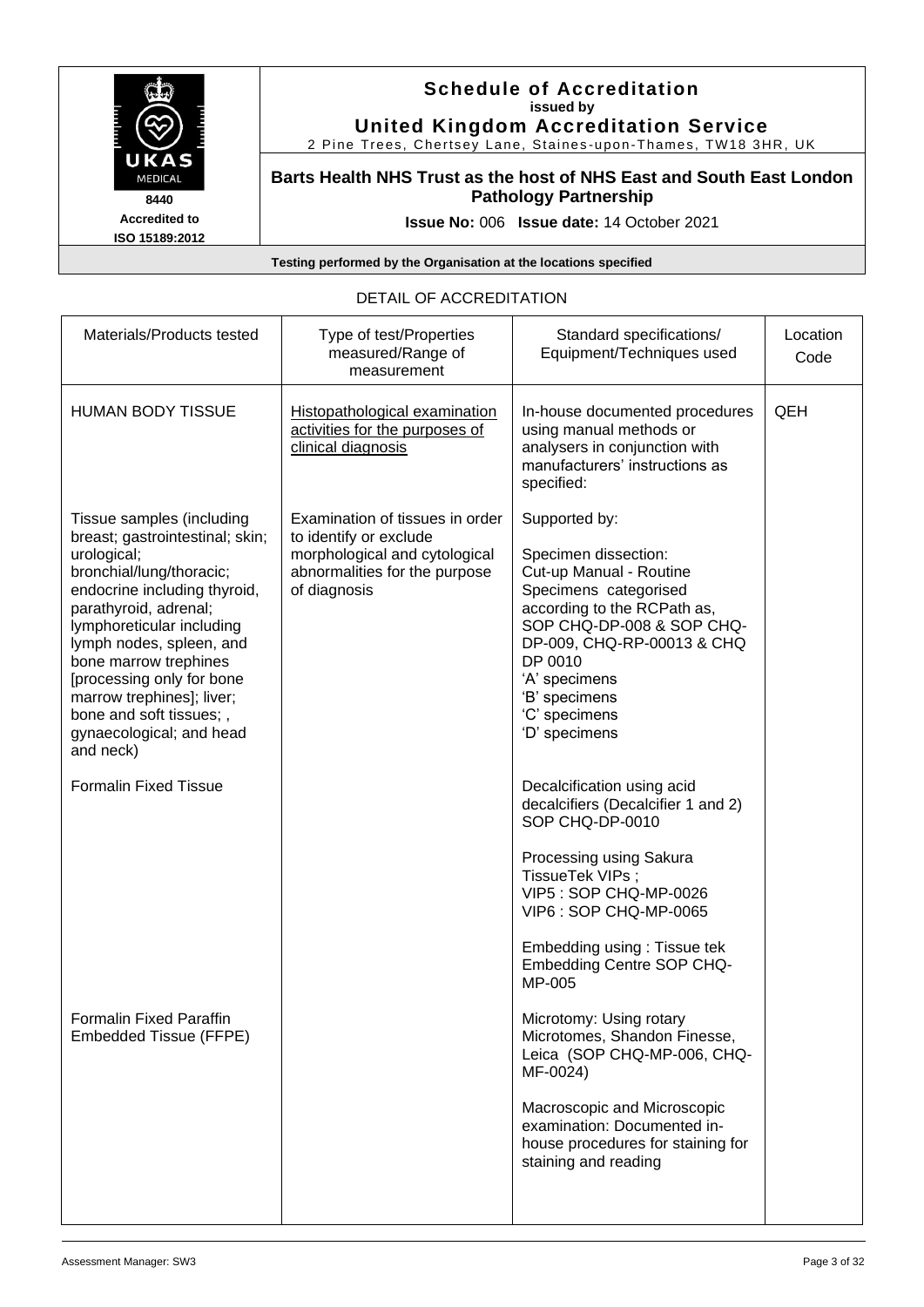

# **Schedule of Accreditation issued by United Kingdom Accreditation Service**

2 Pine Trees, Chertsey Lane, Staines -upon -Thames, TW18 3HR, UK

**Barts Health NHS Trust as the host of NHS East and South East London Pathology Partnership**

**Issue No:** 006 **Issue date:** 14 October 2021

| Materials/Products tested                                                            | Type of test/Properties<br>measured/Range of<br>measurement                                           | Standard specifications/<br>Equipment/Techniques used                                                                                      | Location<br>Code |
|--------------------------------------------------------------------------------------|-------------------------------------------------------------------------------------------------------|--------------------------------------------------------------------------------------------------------------------------------------------|------------------|
| <b>HUMAN BODY TISSUE</b><br>(cont'd)                                                 | <b>Histopathological examination</b><br>activities for the purposes of<br>clinical diagnosis (cont'd) | In-house documented procedures<br>using manual methods or<br>analysers in conjunction with<br>manufacturers' instructions as<br>specified: | QEH              |
|                                                                                      | <b>Demonstration Of:</b>                                                                              |                                                                                                                                            |                  |
| <b>Formalin Fixed Paraffin</b><br>Embedded Tissue (FFPE)<br>sections on glass slides | Basophilic and eosinophilic<br>structures                                                             | Haematoxylin and Eosin staining<br>SOP CHQ-SP-001 in conjunction<br>with manufacturer's instructions<br>for Leica Autostainer              |                  |
|                                                                                      |                                                                                                       | Special Tinctorial Histochemical<br>Staining:                                                                                              |                  |
|                                                                                      | Acid Mucopolysaccharides                                                                              | Alcian Blue (SOP CHQ-SP-003)                                                                                                               |                  |
|                                                                                      | <b>Acid and Neutral</b><br>Mucopolysaccharides                                                        | Alcian Blue/Periodic Acid Schiff<br>(SOP CHQ-SP-002)                                                                                       |                  |
|                                                                                      | Amyloid                                                                                               | Congo Red (SOP CHQ-SP-005)                                                                                                                 |                  |
|                                                                                      | Elastic fibres and connective<br>tissue                                                               | Elastic/Haematoxylin Van Gieson<br>(EVG/HVG) (SOP CHQ-SP-007,<br>CHQ-SP-014)                                                               |                  |
|                                                                                      | <b>Bile pigments</b>                                                                                  | Fouchet van Gieson (SOP CHQ-<br>SP-008)                                                                                                    |                  |
|                                                                                      | <b>Fungi including Pneumocystis</b><br>jiroveci (carinii)                                             | Grocott Hexamine Silver (SOP-<br>CHQ-SP-013)                                                                                               |                  |
|                                                                                      | Mucin; Cryptococcus                                                                                   | Mucicarmine (SOP CHQ-SP-<br>0020                                                                                                           |                  |
|                                                                                      | Helicobacter/Microorganisms                                                                           | Giemsa (SOP CHQ-SP-009)                                                                                                                    |                  |
|                                                                                      | Gram +ve & -ve<br>microogranisms                                                                      | Gram (SOP CHQ-SP-0011)                                                                                                                     |                  |
|                                                                                      | Connective tissue and fibrin                                                                          | Martius Yellow, Brilliant Crystal<br>Scarlet, Soluble Blue (MSB)<br>(SOP CHQ-SP-0019)                                                      |                  |
|                                                                                      |                                                                                                       |                                                                                                                                            |                  |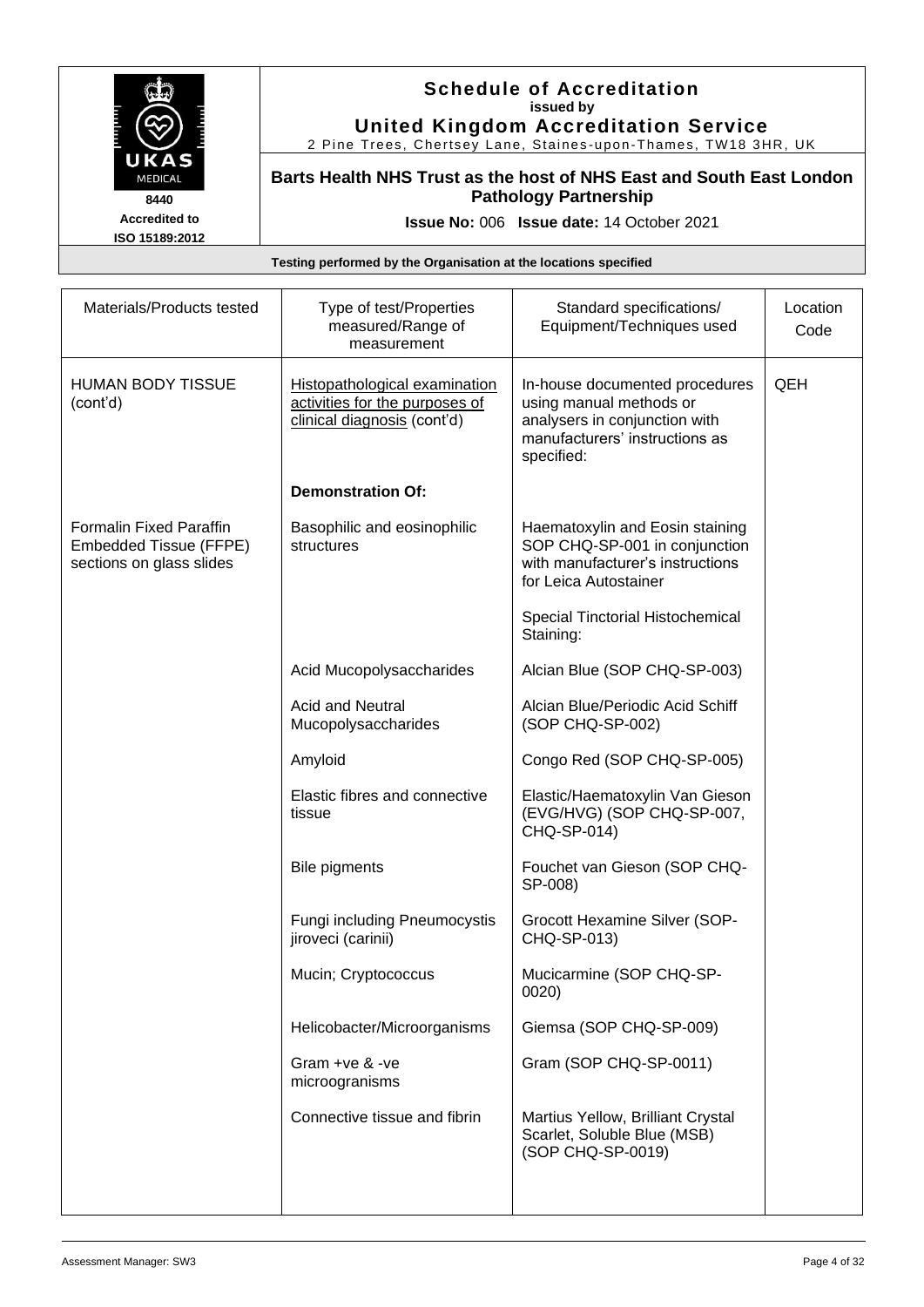

#### **Schedule of Accreditation issued by United Kingdom Accreditation Service**

2 Pine Trees, Chertsey Lane, Staines -upon -Thames, TW18 3HR, UK

**Barts Health NHS Trust as the host of NHS East and South East London Pathology Partnership**

**Issue No:** 006 **Issue date:** 14 October 2021

| Materials/Products tested                                                     | Type of test/Properties<br>measured/Range of<br>measurement                                           | Standard specifications/<br>Equipment/Techniques used                                                                                      | Location<br>Code |
|-------------------------------------------------------------------------------|-------------------------------------------------------------------------------------------------------|--------------------------------------------------------------------------------------------------------------------------------------------|------------------|
| <b>HUMAN BODY TISSUE</b><br>(cont'd)                                          | <b>Histopathological examination</b><br>activities for the purposes of<br>clinical diagnosis (cont'd) | In-house documented procedures<br>using manual methods or<br>analysers in conjunction with<br>manufacturers' instructions as<br>specified: | QEH              |
|                                                                               | Demonstration Of: (cont'd)                                                                            |                                                                                                                                            |                  |
| Formalin Fixed Paraffin<br>Embedded Tissue (FFPE)<br>sections on glass slides |                                                                                                       | Special Tinctorial Histochemical<br>StainingCont'd.:                                                                                       |                  |
|                                                                               | Melanin, Argentaffin cells and<br>Lipofuchsin                                                         | Masson Fontana (SOP CHQ-SP-<br>0016)                                                                                                       |                  |
|                                                                               | Connective tissue                                                                                     | Masson's Trichrome (SOP CHQ-<br>SP-0017)                                                                                                   |                  |
|                                                                               | Neutral Mucopolysaccharides,<br>glycogen and fungus                                                   | Periodic Acid Schiff (PAS) &<br>Diastase PAS (D/PAS) (SOP<br>CHQ-SP-0023)                                                                  |                  |
|                                                                               | Haemosiderin and ferric iron                                                                          | Perl's Prussian Blue (SOP CHQ-<br>SP-0024)                                                                                                 |                  |
|                                                                               | <b>Reticulin fibres</b>                                                                               | Reticulin- Gordon & Sweets (SOP<br>CHQ-SP-0010)                                                                                            |                  |
|                                                                               | Copper-associated protein and<br>Hepatitis B-affected cells                                           | Shikata's Orcein (SOP CHQ-SP-<br>0022)                                                                                                     |                  |
|                                                                               | Mast cells                                                                                            | Toluidine Blue (SOP CHQ-SP-<br>0028                                                                                                        |                  |
|                                                                               | Tubercle bacilli                                                                                      | Ziehl Neelsen (ZN) (SOP CHQ-<br>SP-0021)                                                                                                   |                  |
|                                                                               | Melanin bleach                                                                                        | Mallory Melanin Bleach (SOP<br>CHQ-SP-0015)                                                                                                |                  |
|                                                                               | Leprosy bacilli                                                                                       | Wade-Fite (SOP CHQ-SP-0029)                                                                                                                |                  |
|                                                                               |                                                                                                       |                                                                                                                                            |                  |
|                                                                               |                                                                                                       |                                                                                                                                            |                  |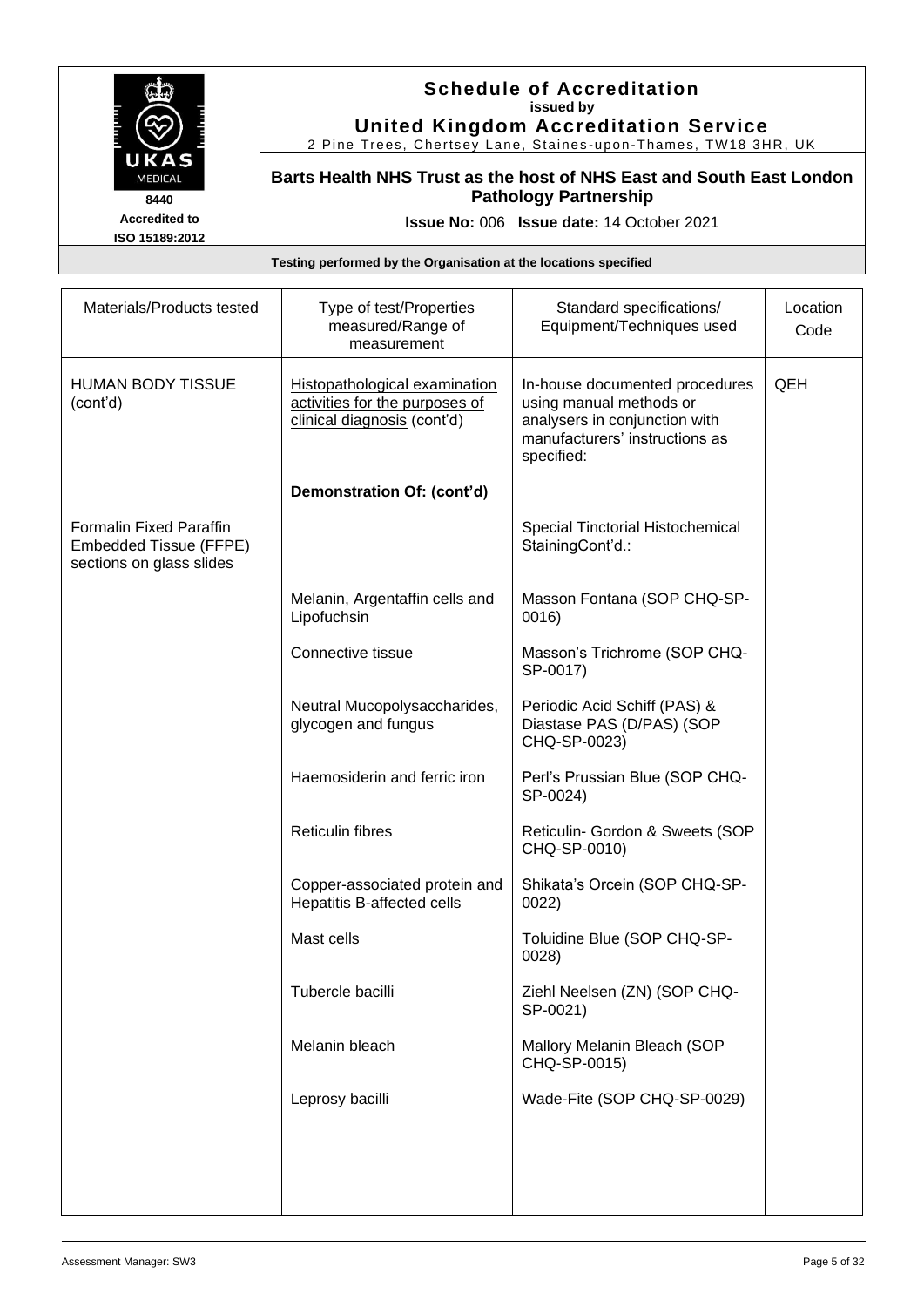

#### **Schedule of Accreditation issued by United Kingdom Accreditation Service**

2 Pine Trees, Chertsey Lane, Staines -upon -Thames, TW18 3HR, UK

**Barts Health NHS Trust as the host of NHS East and South East London Pathology Partnership**

**Issue No:** 006 **Issue date:** 14 October 2021

| Materials/Products tested                                                                        | Type of test/Properties<br>measured/Range of<br>measurement                                    | Standard specifications/<br>Equipment/Techniques used                                                                                             | Location<br>Code |
|--------------------------------------------------------------------------------------------------|------------------------------------------------------------------------------------------------|---------------------------------------------------------------------------------------------------------------------------------------------------|------------------|
| <b>HUMAN BODY TISSUE</b><br>(cont'd)                                                             | Histopathological examination<br>activities for the purposes of<br>clinical diagnosis (cont'd) | In-house documented procedures<br>using manual methods or<br>analysers in conjunction with<br>manufacturers' instructions as<br>specified:        | QEH              |
| <b>Formalin Fixed Paraffin</b><br>Embedded Tissue (FFPE)<br>sections on glass slides<br>(cont'd) | Immunohistochemistry to<br>detect the following:                                               | Ventana Benchmark stainer<br>SOP (CHQ-IP-0015) in<br>conjunction with manufacturers<br>instructions<br>Incorporating the following<br>antibodies: |                  |
|                                                                                                  | Embryonic cell in normal<br>tissues and germ cell tumours                                      | Alpha Fetoprotein                                                                                                                                 |                  |
|                                                                                                  | Cytokeratins (acidic, basic)                                                                   | AE1/AE3                                                                                                                                           |                  |
|                                                                                                  | HGPIN, prostate<br>adenocarcinoma                                                              | AMACR (Racemase)                                                                                                                                  |                  |
|                                                                                                  | T lymphocytes, follicular<br>lymphoma, basal cell<br>carcinoma                                 | Bcl2 oncoprotein                                                                                                                                  |                  |
|                                                                                                  | Epithelial cell types                                                                          | Ber Ep4                                                                                                                                           |                  |
|                                                                                                  | Pancreaticobiliary<br>adenocarcinomas                                                          | CA 19.9                                                                                                                                           |                  |
|                                                                                                  | Ovarian tumours                                                                                | CA 125                                                                                                                                            |                  |
|                                                                                                  | Smooth muscle                                                                                  | Caldesmon                                                                                                                                         |                  |
|                                                                                                  | Myoepithelial cells, smooth<br>muscle cells                                                    | Calponin                                                                                                                                          |                  |
|                                                                                                  | Mesothelial cells                                                                              | Calretinin                                                                                                                                        |                  |
|                                                                                                  | Glandular cells                                                                                | <b>CAM 5.2</b>                                                                                                                                    |                  |
|                                                                                                  | T cells                                                                                        | CD <sub>3</sub>                                                                                                                                   |                  |
|                                                                                                  | Mature T cells, T cell<br>lymphomas                                                            | CD <sub>5</sub>                                                                                                                                   |                  |
|                                                                                                  |                                                                                                |                                                                                                                                                   |                  |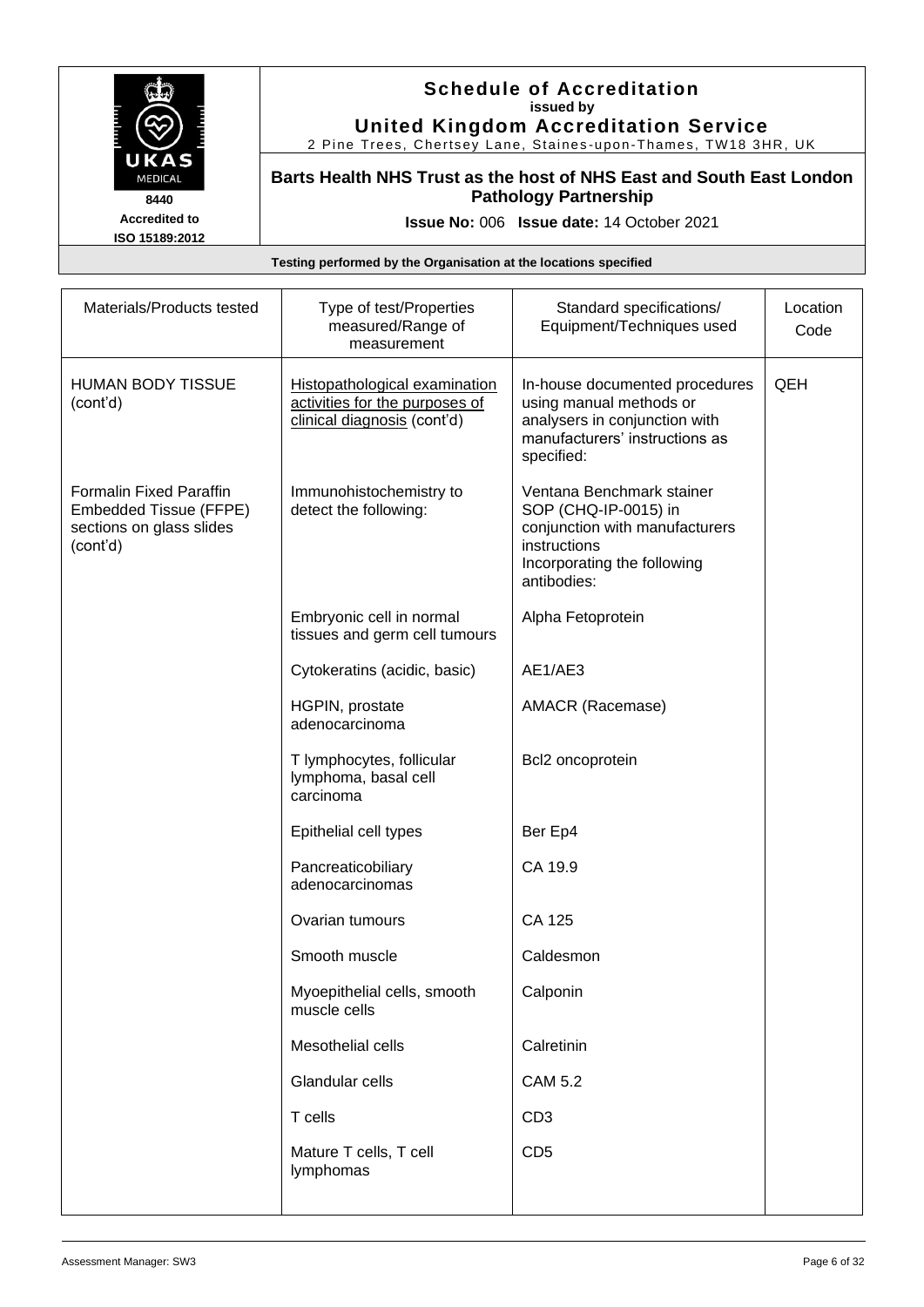

### **Schedule of Accreditation issued by United Kingdom Accreditation Service**

2 Pine Trees, Chertsey Lane, Staines -upon -Thames, TW18 3HR, UK

**Barts Health NHS Trust as the host of NHS East and South East London Pathology Partnership**

**Issue No:** 006 **Issue date:** 14 October 2021

| Materials/Products tested                                                                        | Type of test/Properties<br>measured/Range of<br>measurement                                    | Standard specifications/<br>Equipment/Techniques used                                                                                             | Location<br>Code |
|--------------------------------------------------------------------------------------------------|------------------------------------------------------------------------------------------------|---------------------------------------------------------------------------------------------------------------------------------------------------|------------------|
| <b>HUMAN BODY TISSUE</b><br>(cont'd)                                                             | Histopathological examination<br>activities for the purposes of<br>clinical diagnosis (cont'd) | In-house documented procedures<br>using manual methods or<br>analysers in conjunction with<br>manufacturers' instructions as<br>specified:        | QEH              |
| <b>Formalin Fixed Paraffin</b><br>Embedded Tissue (FFPE)<br>sections on glass slides<br>(cont'd) | Immunohistochemistry to<br>detect the following: (cont'd)                                      | Ventana Benchmark stainer<br>SOP (CHQ-IP-0015) in<br>conjunction with manufacturers<br>instructions<br>Incorporating the following<br>antibodies: |                  |
|                                                                                                  | Mature B cells, CALLA                                                                          | CD <sub>10</sub>                                                                                                                                  |                  |
|                                                                                                  | Granulocytes, Reed-Sternberg<br>cells                                                          | CD15                                                                                                                                              |                  |
|                                                                                                  | <b>B</b> cells                                                                                 | CD20                                                                                                                                              |                  |
|                                                                                                  | Reed-Sternberg cells, plasma<br>cells, ALCL                                                    | CD30                                                                                                                                              |                  |
|                                                                                                  | Endothelial cells                                                                              | CD31                                                                                                                                              |                  |
|                                                                                                  | Haematopoetic cells, vascular<br>endothelium                                                   | CD34                                                                                                                                              |                  |
|                                                                                                  | Natural killer cells,<br>neuroendocrine tissues                                                | CD56                                                                                                                                              |                  |
|                                                                                                  | Macrophages, monocytes,<br>myeloid cells                                                       | CD68                                                                                                                                              |                  |
|                                                                                                  | <b>B</b> cells                                                                                 | CD79alpha                                                                                                                                         |                  |
|                                                                                                  | Ewing Sarcoma, atypical<br>fibroxanthoma                                                       | CD99                                                                                                                                              |                  |
|                                                                                                  | Mast cells, GIST                                                                               | CD117/CKIT                                                                                                                                        |                  |
|                                                                                                  | Plasma cells                                                                                   | CD138                                                                                                                                             |                  |
|                                                                                                  | Intestinal epithelial cells,<br>colorectal + other<br>adenocarcinomas                          | CDX2                                                                                                                                              |                  |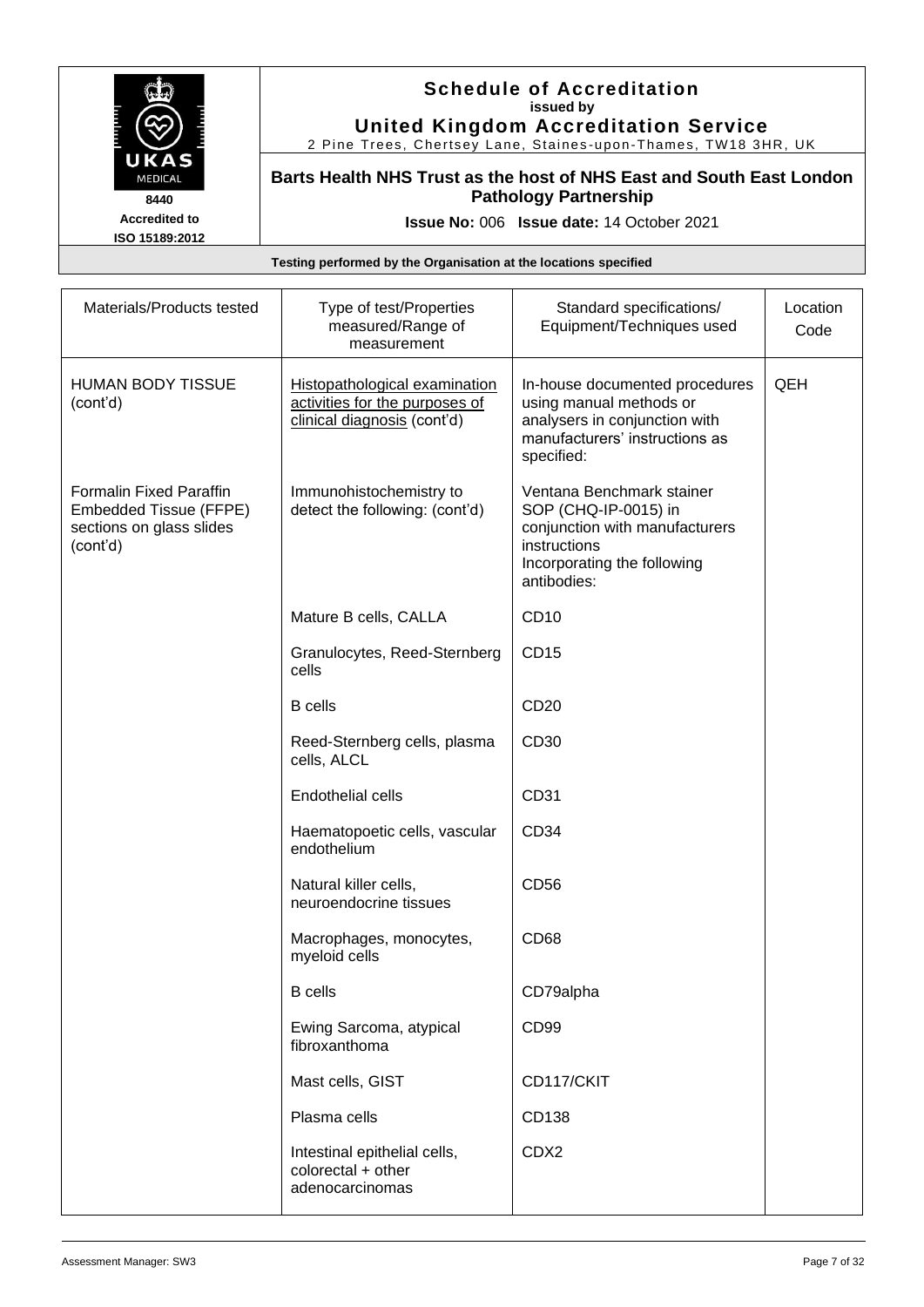

#### **Schedule of Accreditation issued by United Kingdom Accreditation Service**

2 Pine Trees, Chertsey Lane, Staines -upon -Thames, TW18 3HR, UK

**Barts Health NHS Trust as the host of NHS East and South East London Pathology Partnership**

**Issue No:** 006 **Issue date:** 14 October 2021

| Materials/Products tested                                                                        | Type of test/Properties<br>measured/Range of<br>measurement                                           | Standard specifications/<br>Equipment/Techniques used                                                                                             | Location<br>Code |
|--------------------------------------------------------------------------------------------------|-------------------------------------------------------------------------------------------------------|---------------------------------------------------------------------------------------------------------------------------------------------------|------------------|
| <b>HUMAN BODY TISSUE</b><br>(cont'd)                                                             | <b>Histopathological examination</b><br>activities for the purposes of<br>clinical diagnosis (cont'd) | In-house documented procedures<br>using manual methods or<br>analysers in conjunction with<br>manufacturers' instructions as<br>specified:        | QEH              |
| <b>Formalin Fixed Paraffin</b><br>Embedded Tissue (FFPE)<br>sections on glass slides<br>(cont'd) | Immunohistochemistry to<br>detect the following: (cont'd)                                             | Ventana Benchmark stainer<br>SOP (CHQ-IP-0015) in<br>conjunction with manufacturers<br>instructions<br>Incorporating the following<br>antibodies: |                  |
|                                                                                                  | CEA glycoproteins                                                                                     | <b>CEA</b>                                                                                                                                        |                  |
|                                                                                                  | Tissues of neuroendocrine<br>origin                                                                   | Chromogranin                                                                                                                                      |                  |
|                                                                                                  | CytoMeglo Virus                                                                                       | <b>CMV</b>                                                                                                                                        |                  |
|                                                                                                  | Mantle cell lymphoma                                                                                  | Cyclin D1                                                                                                                                         |                  |
|                                                                                                  | Basal cells, filamentous<br>keratins from glandular to<br>stratified squamous                         | Cytokeratin (HMWCK/34βE12)                                                                                                                        |                  |
|                                                                                                  | Epithelial tissue from glandular<br>to stratified squamous                                            | Cytokeratin (MNF116)                                                                                                                              |                  |
|                                                                                                  | <b>Stratified squamous</b><br>epithelium, basal cells,<br>mesotheliomas                               | Cytokeratin 5/6                                                                                                                                   |                  |
|                                                                                                  | Normal and neoplastic<br>epithelia                                                                    | Cytokeratin 7                                                                                                                                     |                  |
|                                                                                                  | Carcinomas of simple<br>epithelium                                                                    | Cytokeratin 8/18                                                                                                                                  |                  |
|                                                                                                  | Epithelial and carcinoma cells                                                                        | Cytokeratin 19                                                                                                                                    |                  |
|                                                                                                  | Adenocarcinomas, columnar<br>epithelial cells                                                         | Cytokeratin 20                                                                                                                                    |                  |
|                                                                                                  | Striated and smooth muscle<br>cells                                                                   | Desmin                                                                                                                                            |                  |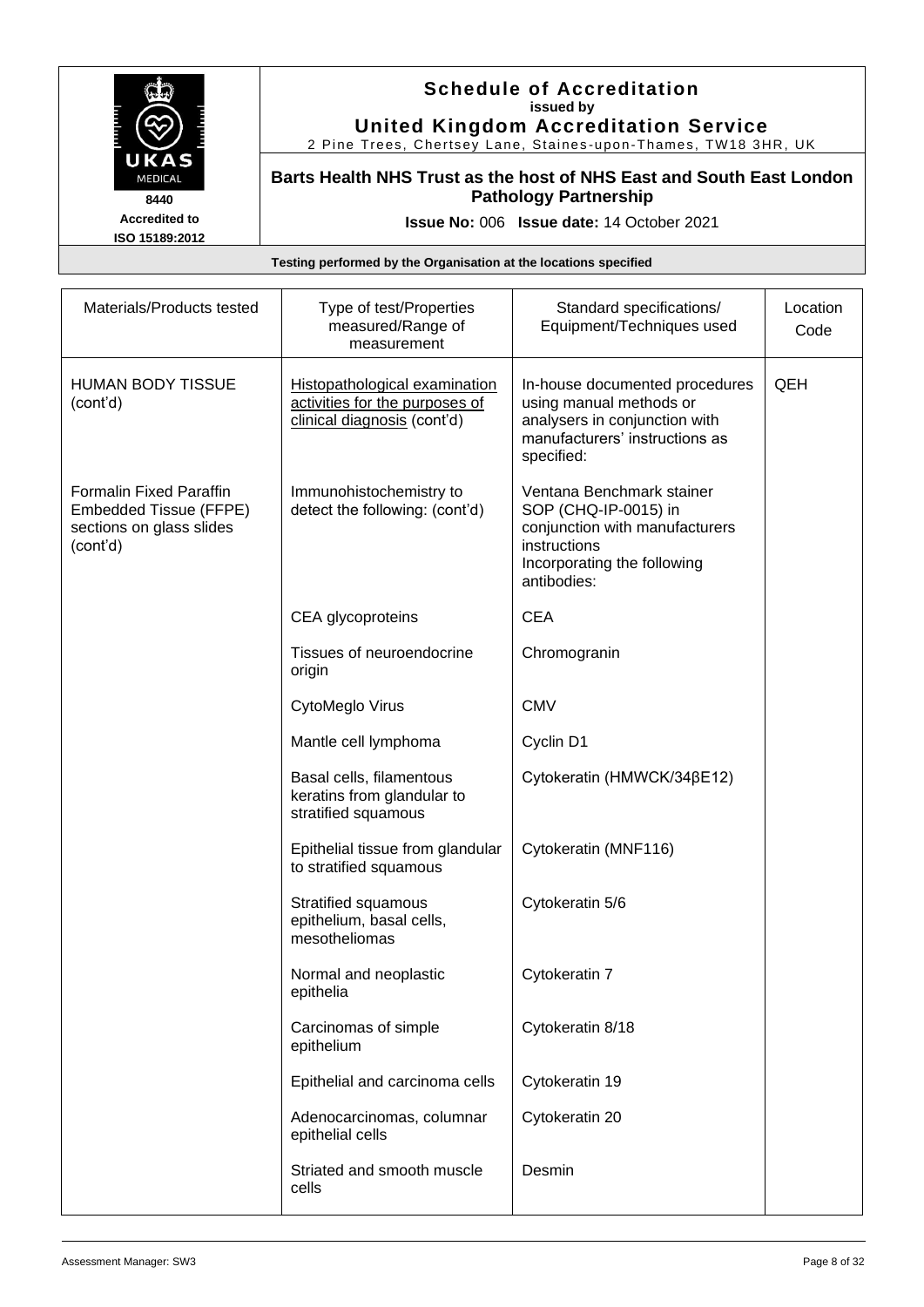

#### **Schedule of Accreditation issued by United Kingdom Accreditation Service**

2 Pine Trees, Chertsey Lane, Staines -upon -Thames, TW18 3HR, UK

**Barts Health NHS Trust as the host of NHS East and South East London Pathology Partnership**

**Issue No:** 006 **Issue date:** 14 October 2021

| Materials/Products tested                                                                 | Type of test/Properties<br>measured/Range of<br>measurement                                           | Standard specifications/<br>Equipment/Techniques used                                                                                             | Location<br>Code |
|-------------------------------------------------------------------------------------------|-------------------------------------------------------------------------------------------------------|---------------------------------------------------------------------------------------------------------------------------------------------------|------------------|
| <b>HUMAN BODY TISSUE</b><br>(cont'd)                                                      | <b>Histopathological examination</b><br>activities for the purposes of<br>clinical diagnosis (cont'd) | In-house documented procedures<br>using manual methods or<br>analysers in conjunction with<br>manufacturers' instructions as<br>specified:        | QEH              |
| Formalin Fixed Paraffin<br>Embedded Tissue (FFPE)<br>sections on glass slides<br>(cont'd) | Immunohistochemistry to<br>detect the following: (cont'd)                                             | Ventana Benchmark stainer<br>SOP (CHQ-IP-0015) in<br>conjunction with manufacturers<br>instructions<br>Incorporating the following<br>antibodies: |                  |
|                                                                                           | Lymphatic vessels                                                                                     | D <sub>2</sub> -40                                                                                                                                |                  |
|                                                                                           | Gastrointestinal stromal<br>tumour                                                                    | DOG-1                                                                                                                                             |                  |
|                                                                                           | Normal ductal epithelial cells,<br>ductal carcinoma                                                   | E-Cadherin                                                                                                                                        |                  |
|                                                                                           | Normal and neoplastic<br>epithelium                                                                   | <b>EMA</b>                                                                                                                                        |                  |
|                                                                                           | Endothelial cell                                                                                      | <b>Factor XIIIa</b>                                                                                                                               |                  |
|                                                                                           | Thyroid tumours                                                                                       | Galectin 3                                                                                                                                        |                  |
|                                                                                           | Mammary gland carcinomas                                                                              | GATA-3                                                                                                                                            |                  |
|                                                                                           | Mammary gland carcinomas                                                                              | GCDFP-15                                                                                                                                          |                  |
|                                                                                           | Mammary gland carcinomas                                                                              | Mammaglobin                                                                                                                                       |                  |
|                                                                                           | Placental trophoblasts                                                                                | <b>HCG</b>                                                                                                                                        |                  |
|                                                                                           | Hep B virus                                                                                           | Hep B surface antigen                                                                                                                             |                  |
|                                                                                           | Kaposi's sarcoma                                                                                      | HHV-8                                                                                                                                             |                  |
|                                                                                           | Melanoma, melanocyte<br>differentiation                                                               | HMB45                                                                                                                                             |                  |
|                                                                                           | Sex cord stromal tumours                                                                              | Inhibin                                                                                                                                           |                  |
|                                                                                           | <b>Proliferating Cells</b>                                                                            | Ki 67                                                                                                                                             |                  |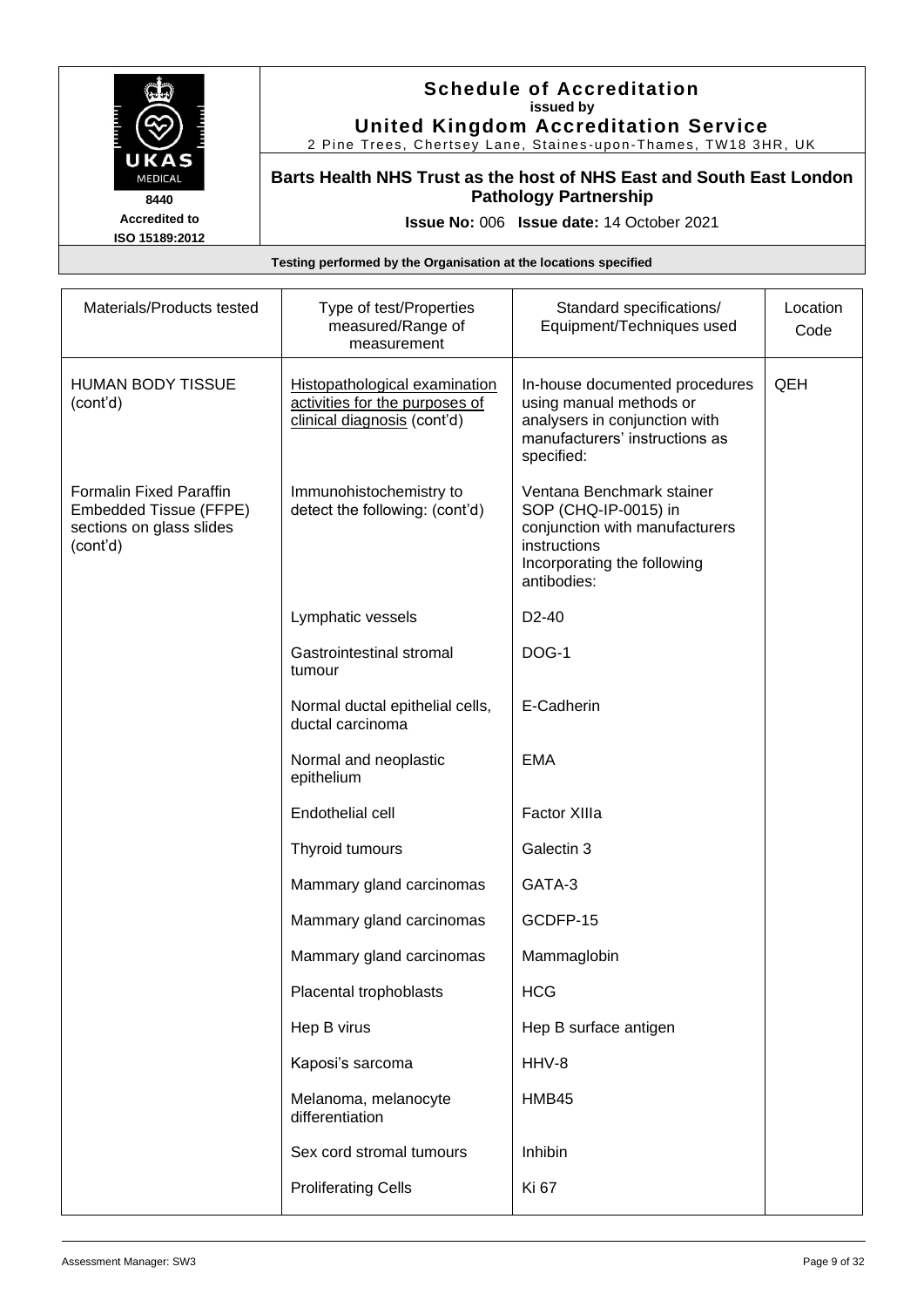

#### **Schedule of Accreditation issued by United Kingdom Accreditation Service**

2 Pine Trees, Chertsey Lane, Staines -upon -Thames, TW18 3HR, UK

**Barts Health NHS Trust as the host of NHS East and South East London Pathology Partnership**

**Issue No:** 006 **Issue date:** 14 October 2021

| Materials/Products tested                                                                        | Type of test/Properties<br>measured/Range of<br>measurement                                           | Standard specifications/<br>Equipment/Techniques used                                                                                             | Location<br>Code |
|--------------------------------------------------------------------------------------------------|-------------------------------------------------------------------------------------------------------|---------------------------------------------------------------------------------------------------------------------------------------------------|------------------|
| <b>HUMAN BODY TISSUE</b><br>(cont'd)                                                             | <b>Histopathological examination</b><br>activities for the purposes of<br>clinical diagnosis (cont'd) | In-house documented procedures<br>using manual methods or<br>analysers in conjunction with<br>manufacturers' instructions as<br>specified:        | QEH              |
| <b>Formalin Fixed Paraffin</b><br>Embedded Tissue (FFPE)<br>sections on glass slides<br>(cont'd) | Immunohistochemistry to<br>detect the following: (cont'd)                                             | Ventana Benchmark stainer<br>SOP (CHQ-IP-0015) in<br>conjunction with manufacturers<br>instructions<br>Incorporating the following<br>antibodies: |                  |
|                                                                                                  | B cells, T cells, monocytes,<br>macrophages                                                           | <b>LCA</b>                                                                                                                                        |                  |
|                                                                                                  | Melanoma marker                                                                                       | Melan-A                                                                                                                                           |                  |
|                                                                                                  | Adenocarcinoma                                                                                        | <b>MOC-31</b>                                                                                                                                     |                  |
|                                                                                                  | Rhabdomyosarcoma                                                                                      | MyoD1                                                                                                                                             |                  |
|                                                                                                  | Alveolar cells, lung<br>adenocarcinoma                                                                | Napsin A                                                                                                                                          |                  |
|                                                                                                  | Nuclei of cells expressing<br>oestrogen                                                               | Oestrogen Receptors                                                                                                                               |                  |
|                                                                                                  | High grade dysplasia of cervix                                                                        | p16                                                                                                                                               |                  |
|                                                                                                  | Dysplasia in Barrett's<br>oesophagus                                                                  | p <sub>53</sub>                                                                                                                                   |                  |
|                                                                                                  | Gestational trophoblastic<br>disease                                                                  | p57                                                                                                                                               |                  |
|                                                                                                  | Prostate basal cells,<br>myoepithelial cells                                                          | p63                                                                                                                                               |                  |
|                                                                                                  | Prostatic glandular epithelium                                                                        | <b>PAP</b>                                                                                                                                        |                  |
|                                                                                                  | Ovarian tumour, renal cell<br>carcinoma                                                               | PAX-8                                                                                                                                             |                  |
|                                                                                                  | Neurones, melanocytes,<br>neuroendocrine cells                                                        | <b>PGP 9.5</b>                                                                                                                                    |                  |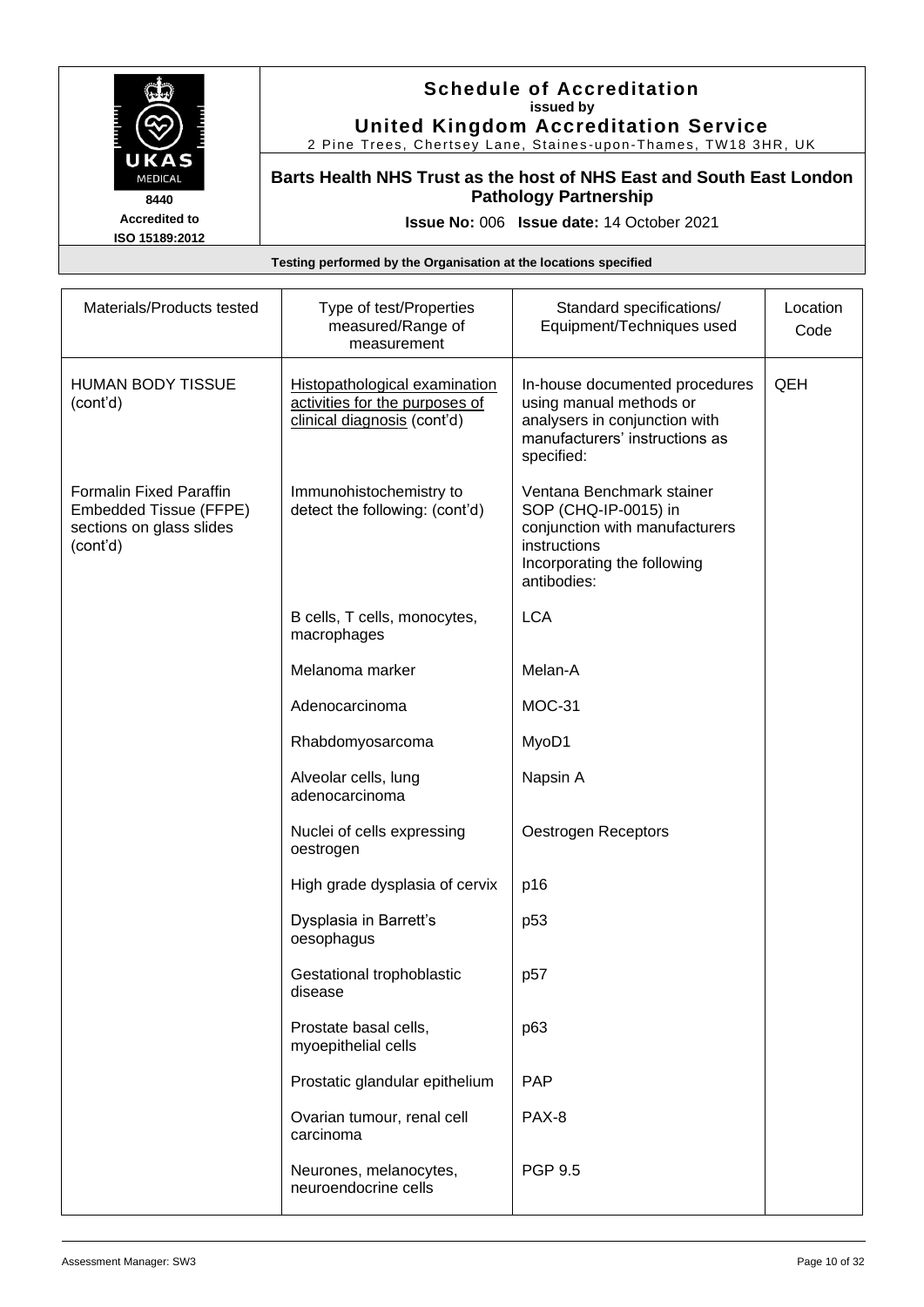

#### **Schedule of Accreditation issued by United Kingdom Accreditation Service**

2 Pine Trees, Chertsey Lane, Staines -upon -Thames, TW18 3HR, UK

**Barts Health NHS Trust as the host of NHS East and South East London Pathology Partnership**

**Issue No:** 006 **Issue date:** 14 October 2021

| Materials/Products tested                                                                        | Type of test/Properties<br>measured/Range of<br>measurement                                    | Standard specifications/<br>Equipment/Techniques used                                                                                             | Location<br>Code |
|--------------------------------------------------------------------------------------------------|------------------------------------------------------------------------------------------------|---------------------------------------------------------------------------------------------------------------------------------------------------|------------------|
| <b>HUMAN BODY TISSUE</b><br>(cont'd)                                                             | Histopathological examination<br>activities for the purposes of<br>clinical diagnosis (cont'd) | In-house documented procedures<br>using manual methods or<br>analysers in conjunction with<br>manufacturers' instructions as<br>specified:        | QEH              |
| <b>Formalin Fixed Paraffin</b><br>Embedded Tissue (FFPE)<br>sections on glass slides<br>(cont'd) | Immunohistochemistry to<br>detect the following: (cont'd)                                      | Ventana Benchmark stainer<br>SOP (CHQ-IP-0015) in<br>conjunction with manufacturers<br>instructions<br>Incorporating the following<br>antibodies: |                  |
|                                                                                                  | Germ cell tumours                                                                              | <b>PLAP</b>                                                                                                                                       |                  |
|                                                                                                  | Pneumocystis jiroveci (carinii)                                                                | Pneumocystis jiroveci (carinii)                                                                                                                   |                  |
|                                                                                                  | Nuclei of cells expressing<br>Progesterone                                                     | Progesterone Receptors                                                                                                                            |                  |
|                                                                                                  | Prostate secretory and ductal<br>epithelium                                                    | <b>PSA</b>                                                                                                                                        |                  |
|                                                                                                  | Renal cell carcinoma                                                                           | <b>RCC</b>                                                                                                                                        |                  |
|                                                                                                  | Schwann cells, nerve<br>processes, neural and<br>melanocytic neoplasms                         | S <sub>100</sub>                                                                                                                                  |                  |
|                                                                                                  | Smooth muscle cells,<br>myoepithelial cells                                                    | Smooth Muscle Actin (SMA)                                                                                                                         |                  |
|                                                                                                  | Smooth muscle cells,<br>myoepithelial cells                                                    | Smooth Muscle Myosin (SMMS-<br>1)                                                                                                                 |                  |
|                                                                                                  | Melanocytes                                                                                    | SOX-10                                                                                                                                            |                  |
|                                                                                                  | Neuroendocrine cells                                                                           | Synaptophysin                                                                                                                                     |                  |
|                                                                                                  | Thyroid epithelial cells                                                                       | Thyroglobulin                                                                                                                                     |                  |
|                                                                                                  | Thyroid and lung epithelial<br>cells                                                           | TTF1                                                                                                                                              |                  |
|                                                                                                  | Gastrointestinal epithelium                                                                    | Villin                                                                                                                                            |                  |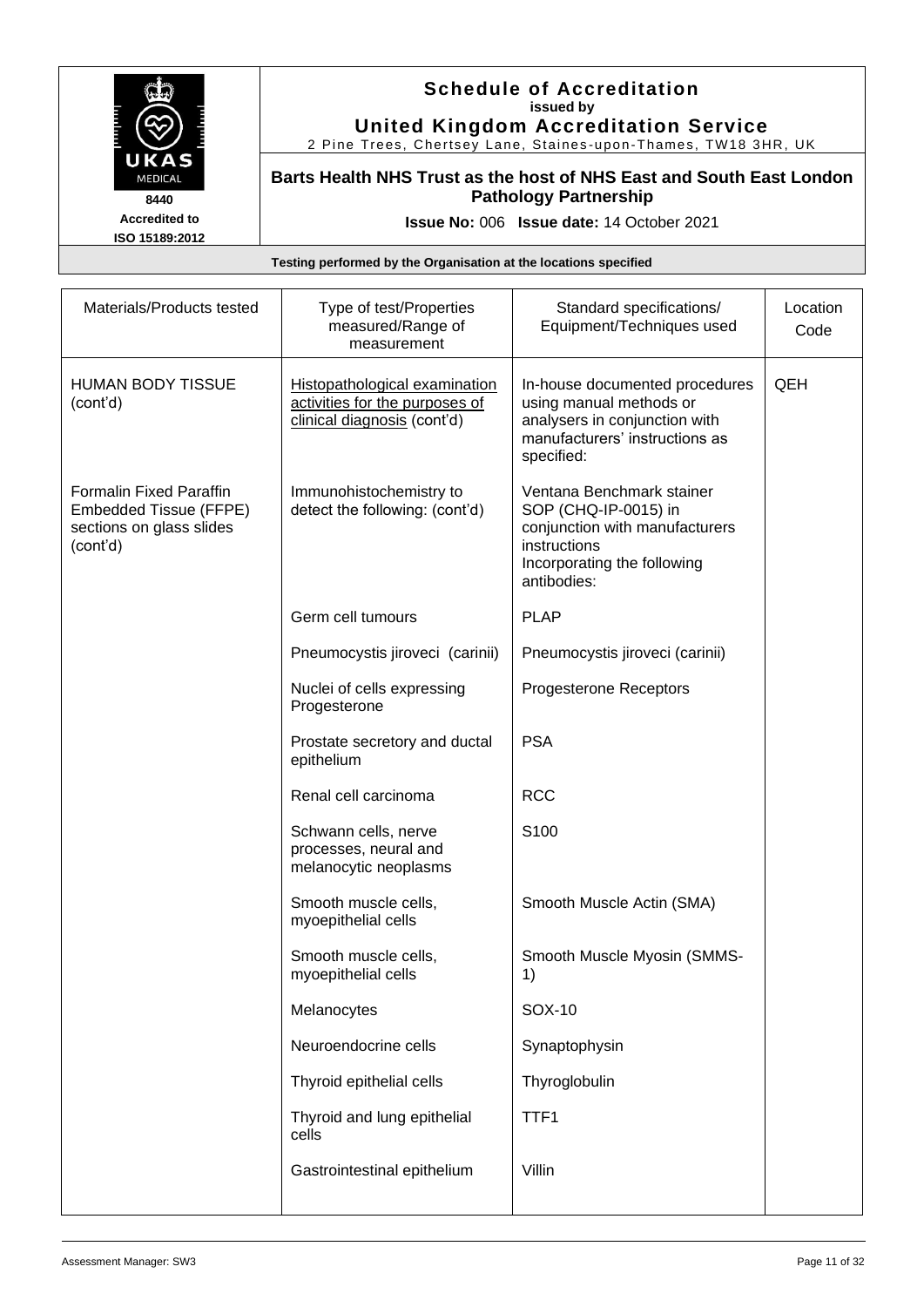

#### **Schedule of Accreditation issued by United Kingdom Accreditation Service**

2 Pine Trees, Chertsey Lane, Staines -upon -Thames, TW18 3HR, UK

**Barts Health NHS Trust as the host of NHS East and South East London Pathology Partnership**

**Issue No:** 006 **Issue date:** 14 October 2021

| Materials/Products tested                                                                        | Type of test/Properties<br>measured/Range of<br>measurement                                    | Standard specifications/<br>Equipment/Techniques used                                                                                             | Location<br>Code |
|--------------------------------------------------------------------------------------------------|------------------------------------------------------------------------------------------------|---------------------------------------------------------------------------------------------------------------------------------------------------|------------------|
| <b>HUMAN BODY TISSUE</b><br>(cont'd)                                                             | Histopathological examination<br>activities for the purposes of<br>clinical diagnosis (cont'd) | In-house documented procedures<br>using manual methods or<br>analysers in conjunction with<br>manufacturers' instructions as<br>specified:        | QEH              |
| <b>Formalin Fixed Paraffin</b><br>Embedded Tissue (FFPE)<br>sections on glass slides<br>(cont'd) | Immunohistochemistry to<br>detect the following: (cont'd)                                      | Ventana Benchmark stainer<br>SOP (CHQ-IP-0015) in<br>conjunction with manufacturers<br>instructions<br>Incorporating the following<br>antibodies: |                  |
|                                                                                                  | Mesothelial cells, serous<br>carcinoma                                                         | $WT-1$                                                                                                                                            |                  |
|                                                                                                  | Mismatch Repair Genes in<br><b>Hereditary Nonpolyposis</b><br>Colonic Cancer (HNPCC)           | MMR Panel (MSH2, MSH6,<br>MLH1, PMS2)                                                                                                             |                  |
|                                                                                                  | lung squamous cell<br>carcinomas                                                               | P40                                                                                                                                               |                  |
|                                                                                                  | skin basal cell carcinomas                                                                     | <b>CK14</b>                                                                                                                                       |                  |
|                                                                                                  | breast and prostate carcinoma                                                                  | Androgen receptor                                                                                                                                 |                  |
|                                                                                                  |                                                                                                |                                                                                                                                                   |                  |
|                                                                                                  |                                                                                                |                                                                                                                                                   |                  |
|                                                                                                  |                                                                                                |                                                                                                                                                   |                  |
|                                                                                                  |                                                                                                |                                                                                                                                                   |                  |
|                                                                                                  |                                                                                                |                                                                                                                                                   |                  |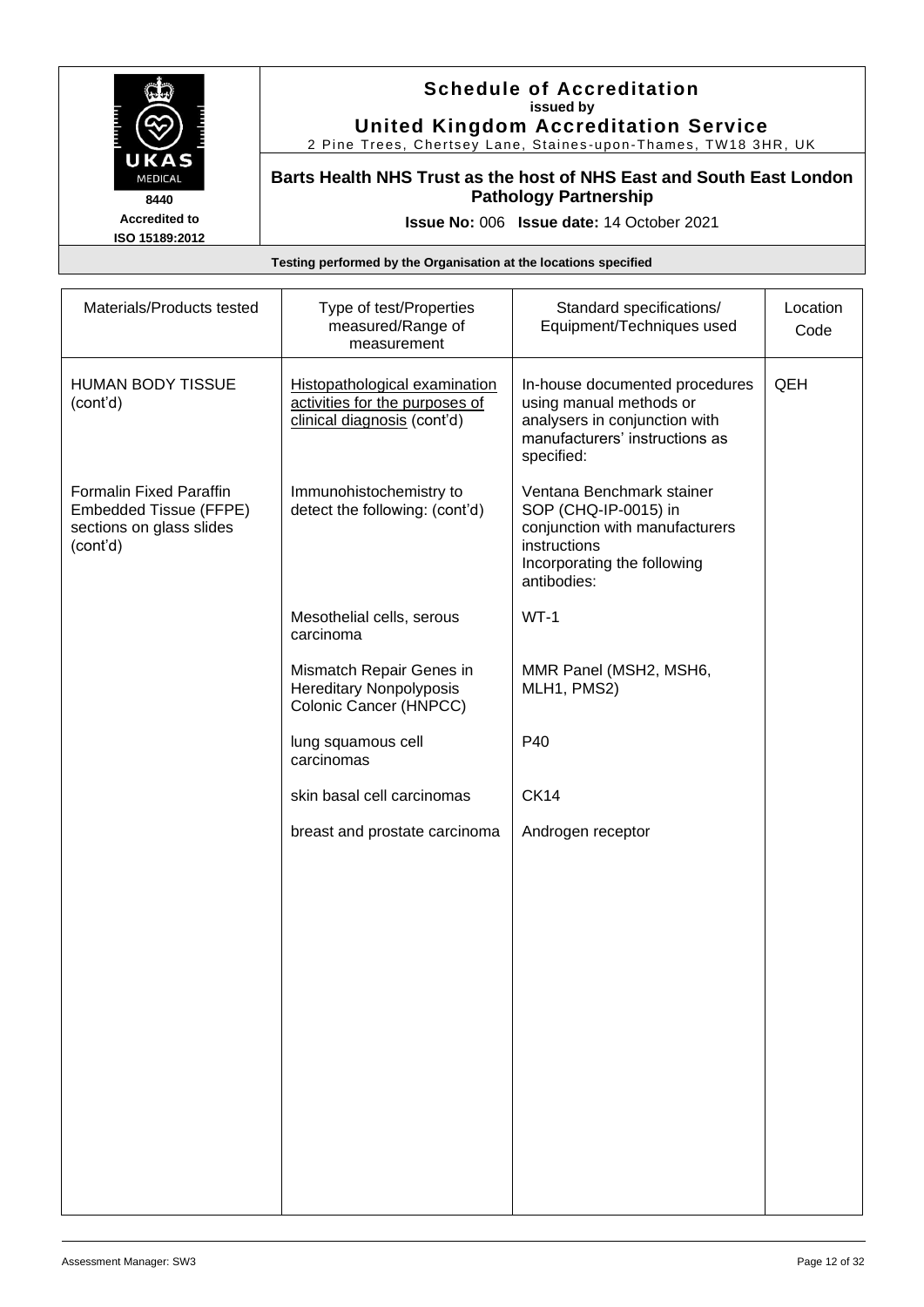

#### **Schedule of Accreditation issued by United Kingdom Accreditation Service**

2 Pine Trees, Chertsey Lane, Staines -upon -Thames, TW18 3HR, UK

**Barts Health NHS Trust as the host of NHS East and South East London Pathology Partnership**

**Issue No:** 006 **Issue date:** 14 October 2021

| Materials/Products tested                            | Type of test/Properties<br>measured/Range of<br>measurement                            | Standard specifications/<br>Equipment/Techniques used                                                                                                                                                                                                                                   | Location<br>Code                                     |
|------------------------------------------------------|----------------------------------------------------------------------------------------|-----------------------------------------------------------------------------------------------------------------------------------------------------------------------------------------------------------------------------------------------------------------------------------------|------------------------------------------------------|
| <b>HUMAN TISSUES AND</b><br><b>BIOLOGICAL FLUIDS</b> | <b>Biochemistry examination</b><br>activities for the purpose of<br>clinical diagnosis | In house documented methods<br>incorporating manufacturers'<br>instructions as required                                                                                                                                                                                                 |                                                      |
| Serum unless otherwise<br>stated                     |                                                                                        | Roche Cobas c8000 - with Roche<br>ISE, c702 for spectrophotometric<br>and e801 for immunoassays in<br>conjunction with manufacturer's<br>instructions and SOP BB-AP-042<br>(QEH)<br>& SOP BB-AP-052<br>BB-AP-046 & BB-AP-073<br><b>BB-AP-079 (UHL)</b><br>and the following principles: | QEH<br><b>UHL</b><br>(Unless<br>otherwise<br>stated) |
|                                                      | <b>ACE</b>                                                                             | Kinetic method using third party<br>reagents Buhlmann as an open<br>channel using SOP BB-AP-065                                                                                                                                                                                         | QEH                                                  |
|                                                      | Albumin                                                                                | Colorimetric detection methods                                                                                                                                                                                                                                                          |                                                      |
|                                                      | Ammonia                                                                                | Enzymatic detection, BB-AP-078                                                                                                                                                                                                                                                          |                                                      |
| Fluid                                                | Fluid amylase                                                                          | Enzymatic detection                                                                                                                                                                                                                                                                     | QEH                                                  |
| Serum                                                | <b>Bicarbonate</b>                                                                     | Colorimetric detection methods                                                                                                                                                                                                                                                          |                                                      |
|                                                      | <b>Bile Acid</b>                                                                       | Colorimetric method BB-AP-006<br>Bile acid as an open channel                                                                                                                                                                                                                           | QEH                                                  |
| Serum unless otherwise<br>stated                     |                                                                                        | Roche Cobas c8000 - with Roche<br>ISE, c702 for spectrophotometric<br>and e801 for immunoassays in<br>conjunction with manufacturer's<br>instructions and SOP BB-AP-042<br>(QEH)<br>& SOP BB-AP-052<br>BB-AP-046 & BB-AP-073<br><b>BB-AP-079</b><br>and the following principles:       |                                                      |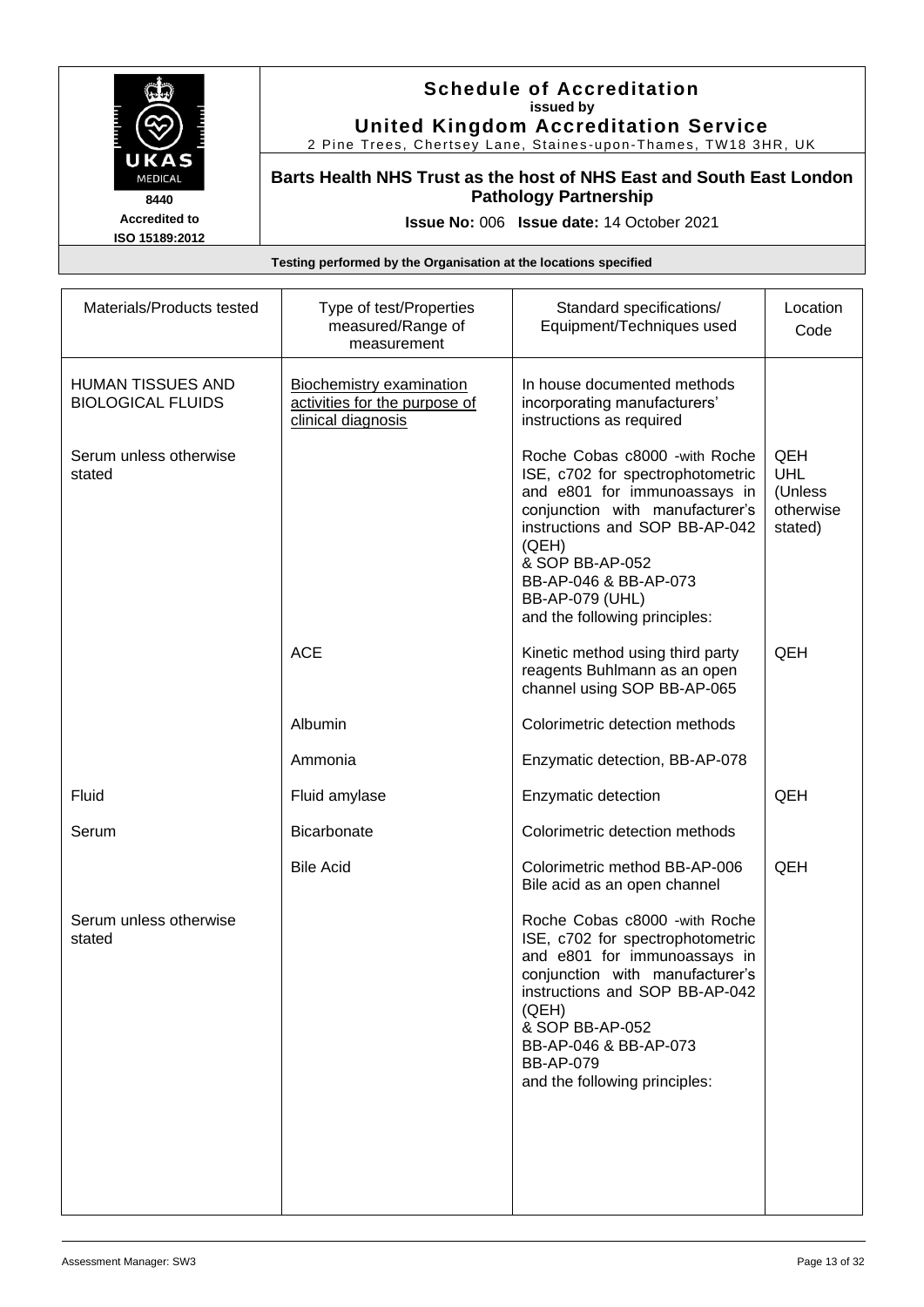

### **Schedule of Accreditation issued by United Kingdom Accreditation Service**

2 Pine Trees, Chertsey Lane, Staines -upon -Thames, TW18 3HR, UK

**Barts Health NHS Trust as the host of NHS East and South East London Pathology Partnership**

**Issue No:** 006 **Issue date:** 14 October 2021

| Materials/Products tested                                        | Type of test/Properties<br>measured/Range of<br>measurement                                     | Standard specifications/<br>Equipment/Techniques used                                              | Location<br>Code                           |
|------------------------------------------------------------------|-------------------------------------------------------------------------------------------------|----------------------------------------------------------------------------------------------------|--------------------------------------------|
| <b>HUMAN TISSUES AND</b><br><b>BIOLOGICAL FLUIDS</b><br>(cont'd) | <b>Biochemistry examination</b><br>activities for the purpose of<br>clinical diagnosis (cont'd) | In house documented methods<br>incorporating manufacturers'<br>instructions as required            | QEH/UHL<br>(Unless<br>otherwise<br>stated) |
| Serum/blood                                                      | CSF glucose                                                                                     | Enzymatic detection                                                                                |                                            |
|                                                                  | <b>CK</b><br>Fructosamine<br>CSF protein<br><b>Bilirubin Total</b>                              | Enzymatic detection<br>Colorimetric detection<br>Turbidmetric detectoion<br>Colorimetric detection |                                            |
| Serum/urine                                                      | Calcium                                                                                         | Colorimetric detection                                                                             |                                            |
| Serum                                                            | <b>Adjusted Calcium</b>                                                                         | Calculation                                                                                        |                                            |
|                                                                  | Iron                                                                                            | Colorimetric detection methods                                                                     |                                            |
|                                                                  | Magnesium                                                                                       | Colorimetric detection methods                                                                     |                                            |
|                                                                  | <b>Total Protein</b>                                                                            | Colorimetric detection methods                                                                     |                                            |
|                                                                  | Globulin                                                                                        | Calculation                                                                                        |                                            |
|                                                                  | Alkaline Phosphatase                                                                            | enzymatic detection methods                                                                        |                                            |
| Serum/urine                                                      | Amylase                                                                                         | Enzymatic detection methods                                                                        |                                            |
| Serum                                                            | Cholesterol                                                                                     | Enzymatic detection methods                                                                        |                                            |
| Blood, Urine                                                     | <b>Creatine Kinase</b>                                                                          | Colorimetric detection methods                                                                     |                                            |
| <b>CSF</b>                                                       | Lactate                                                                                         | Enzymatic detection methods                                                                        | QEH                                        |
| Serum                                                            | Glucose (Fasting, random)                                                                       | Enzymatic detection methods                                                                        |                                            |
|                                                                  |                                                                                                 |                                                                                                    |                                            |
|                                                                  |                                                                                                 |                                                                                                    |                                            |
|                                                                  |                                                                                                 |                                                                                                    |                                            |
|                                                                  |                                                                                                 |                                                                                                    |                                            |
|                                                                  |                                                                                                 |                                                                                                    |                                            |
|                                                                  |                                                                                                 |                                                                                                    |                                            |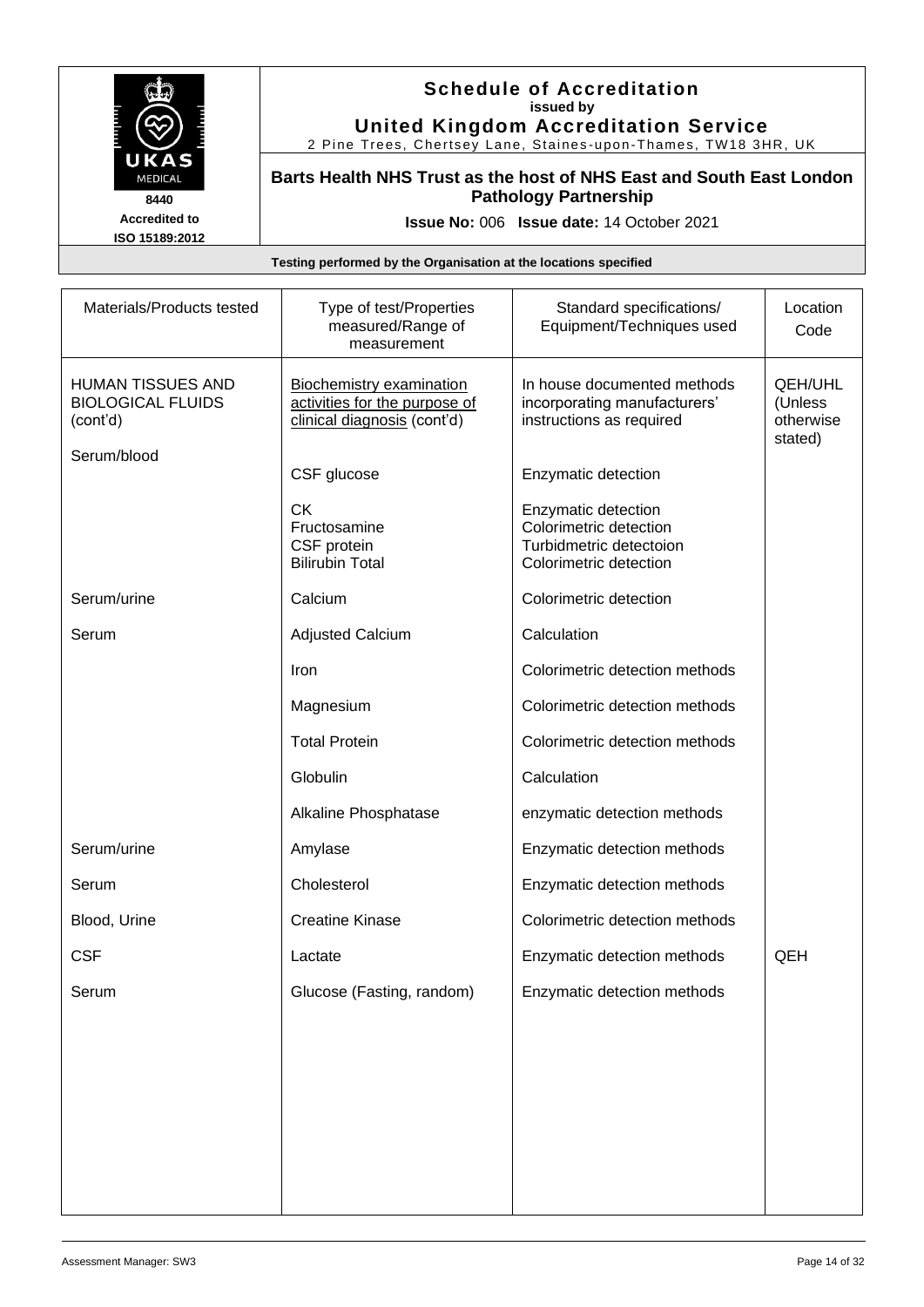

#### **Schedule of Accreditation issued by United Kingdom Accreditation Service**

2 Pine Trees, Chertsey Lane, Staines -upon -Thames, TW18 3HR, UK

**Barts Health NHS Trust as the host of NHS East and South East London Pathology Partnership**

**Issue No:** 006 **Issue date:** 14 October 2021

| Materials/Products tested                                 | Type of test/Properties<br>measured/Range of<br>measurement                                     | Standard specifications/<br>Equipment/Techniques used                                                                                                                                                                                                                             | Location<br>Code                                  |
|-----------------------------------------------------------|-------------------------------------------------------------------------------------------------|-----------------------------------------------------------------------------------------------------------------------------------------------------------------------------------------------------------------------------------------------------------------------------------|---------------------------------------------------|
| HUMAN TISSUES AND<br><b>BIOLOGICAL FLUIDS</b><br>(cont'd) | <b>Biochemistry examination</b><br>activities for the purpose of<br>clinical diagnosis (cont'd) | In house documented methods<br>incorporating manufacturers'<br>instructions as required                                                                                                                                                                                           | <b>QEH/UHL</b><br>(Unless<br>otherwise<br>stated) |
| Serum unless otherwise<br>stated                          |                                                                                                 | Roche Cobas c8000 - with Roche<br>ISE, c702 for spectrophotometric<br>and e801 for immunoassays in<br>conjunction with manufacturer's<br>instructions and SOP BB-AP-042<br>(QEH)<br>& SOP BB-AP-052<br>BB-AP-046 & BB-AP-073<br><b>BB-AP-079</b><br>and the following principles: |                                                   |
|                                                           | Ethanol                                                                                         | Enzymatic detection methods                                                                                                                                                                                                                                                       |                                                   |
|                                                           | Gamma GT                                                                                        | Enzymatic colorimetric                                                                                                                                                                                                                                                            |                                                   |
| Urine                                                     | Protein:creatinine ratio                                                                        | Calculation                                                                                                                                                                                                                                                                       |                                                   |
| Urine                                                     | Albumin:creatinine ratio                                                                        | Calculation                                                                                                                                                                                                                                                                       | QEH                                               |
| Urine                                                     | Microalbumin                                                                                    | Immuno-turbidimetric detection<br>methods                                                                                                                                                                                                                                         | QEH                                               |
|                                                           | <b>Rheumatoid Factor</b>                                                                        | Immuno-turbidimetric detection<br>methods                                                                                                                                                                                                                                         | QEH                                               |
|                                                           | <b>Direct Bilirubin</b>                                                                         | Wako Vandate oxidation method<br>colorimetric SOP BB-AP-074<br>Direct Bilirubin on Cobas 8000 as<br>an open channel                                                                                                                                                               |                                                   |
|                                                           | Ferritin                                                                                        | sandwich immunoassay detection                                                                                                                                                                                                                                                    |                                                   |
|                                                           | Troponin T                                                                                      | sandwich immunoassay detection                                                                                                                                                                                                                                                    |                                                   |
|                                                           | Vitamin D                                                                                       | competitive immunoassay<br>detection                                                                                                                                                                                                                                              |                                                   |
|                                                           | <b>HDL Cholesterol</b>                                                                          | Enzymatic colorimetric detection<br>methods                                                                                                                                                                                                                                       |                                                   |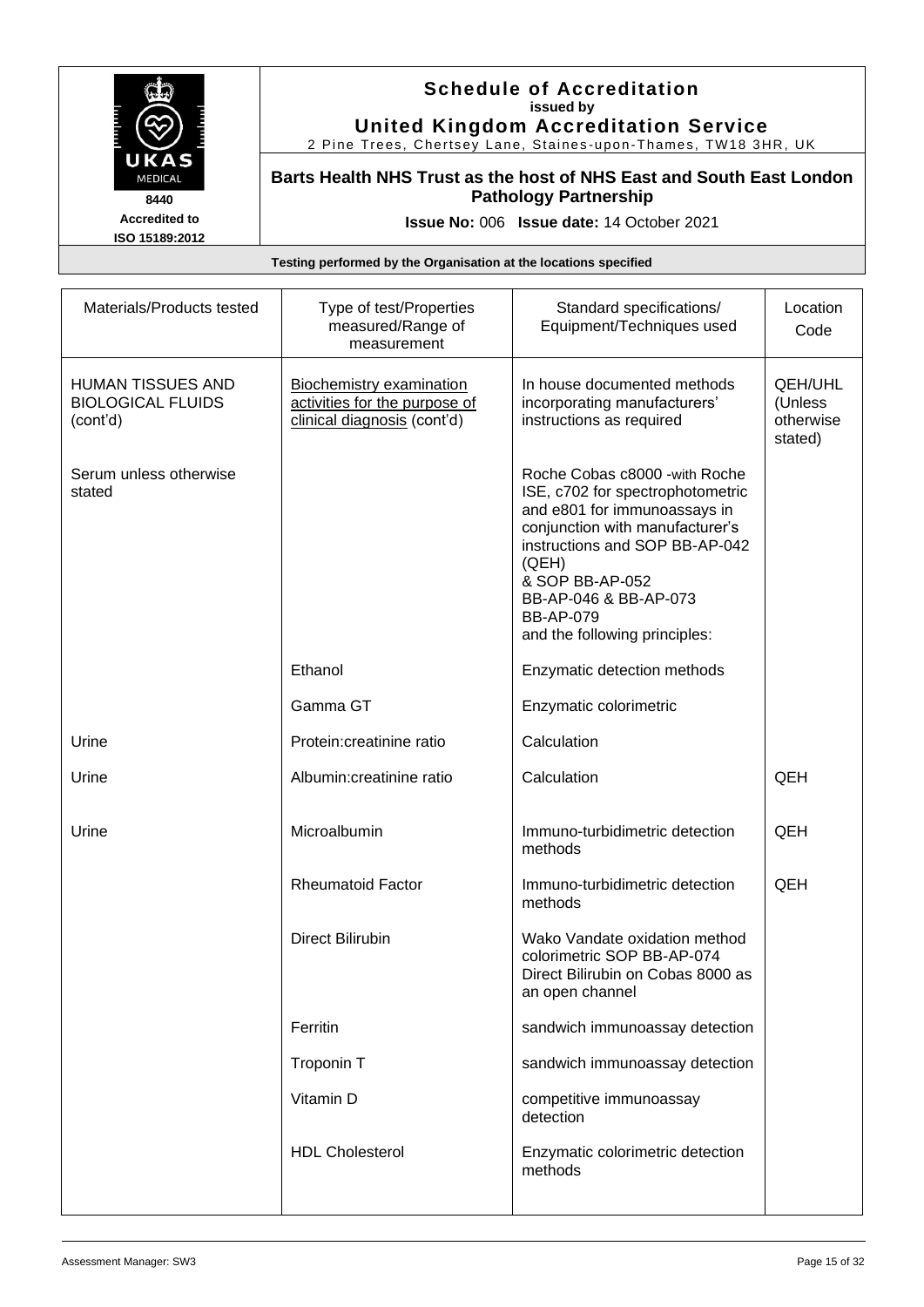

#### **Schedule of Accreditation issued by United Kingdom Accreditation Service**

2 Pine Trees, Chertsey Lane, Staines -upon -Thames, TW18 3HR, UK

**Barts Health NHS Trust as the host of NHS East and South East London Pathology Partnership**

**Issue No:** 006 **Issue date:** 14 October 2021

| Materials/Products tested                                        | Type of test/Properties<br>measured/Range of<br>measurement                                     | Standard specifications/<br>Equipment/Techniques used                                                                                                                                                                                                                                   | Location<br>Code                                  |
|------------------------------------------------------------------|-------------------------------------------------------------------------------------------------|-----------------------------------------------------------------------------------------------------------------------------------------------------------------------------------------------------------------------------------------------------------------------------------------|---------------------------------------------------|
| <b>HUMAN TISSUES AND</b><br><b>BIOLOGICAL FLUIDS</b><br>(cont'd) | <b>Biochemistry examination</b><br>activities for the purpose of<br>clinical diagnosis (cont'd) | In house documented methods<br>incorporating manufacturers'<br>instructions as required                                                                                                                                                                                                 | <b>QEH/UHL</b><br>(Unless<br>otherwise<br>stated) |
| Serum unless otherwise<br>stated                                 |                                                                                                 | Roche Cobas c8000 - with Roche<br>ISE, c702 for spectrophotometric<br>and e801 for immunoassays in<br>conjunction with manufacturer's<br>instructions and SOP BB-AP-042<br>(QEH)<br>& SOP BB-AP-052<br>BB-AP-046 & BB-AP-073<br><b>BB-AP-079 (UHL)</b><br>and the following principles: |                                                   |
|                                                                  | Non HDL Cholesterol                                                                             | Calculation                                                                                                                                                                                                                                                                             |                                                   |
|                                                                  | <b>LDL Cholesterol</b>                                                                          | Calculation                                                                                                                                                                                                                                                                             |                                                   |
| <b>CSF</b>                                                       | Lactate                                                                                         | Enzymatic detection methods                                                                                                                                                                                                                                                             | QEH                                               |
| Serum                                                            | Lactate                                                                                         | Enzymatic colorimetric detection<br>methods                                                                                                                                                                                                                                             |                                                   |
|                                                                  | Triglycerides                                                                                   | Enzymatic colorimetric detection<br>methods                                                                                                                                                                                                                                             |                                                   |
| Serum/Urine                                                      | Uric acid                                                                                       | Enzymatic colorimetric detection<br>methods                                                                                                                                                                                                                                             |                                                   |
| <b>Blood</b>                                                     | Lactate Dehydrogenase                                                                           | rate enzymatic detection                                                                                                                                                                                                                                                                |                                                   |
| Fluid                                                            | Lactate Dehydrogenase                                                                           | rate enzymatic detection                                                                                                                                                                                                                                                                | QEH                                               |
| Blood/urine                                                      | Potassium                                                                                       | ion selective electrode (indirect)<br>detection                                                                                                                                                                                                                                         |                                                   |
|                                                                  | Sodium                                                                                          | ion selective electrode (indirect)<br>detection                                                                                                                                                                                                                                         |                                                   |
| Urine                                                            | Protein                                                                                         | Turbidimetry detection                                                                                                                                                                                                                                                                  |                                                   |
| <b>Blood/Urine</b>                                               | Urea                                                                                            | Kinetic enzymatic                                                                                                                                                                                                                                                                       |                                                   |
|                                                                  | Phosphate                                                                                       | <b>UV Photometric</b>                                                                                                                                                                                                                                                                   |                                                   |
|                                                                  | Alpha Fetoprotein                                                                               | Sandwich immunoassay<br>detection                                                                                                                                                                                                                                                       | QEH                                               |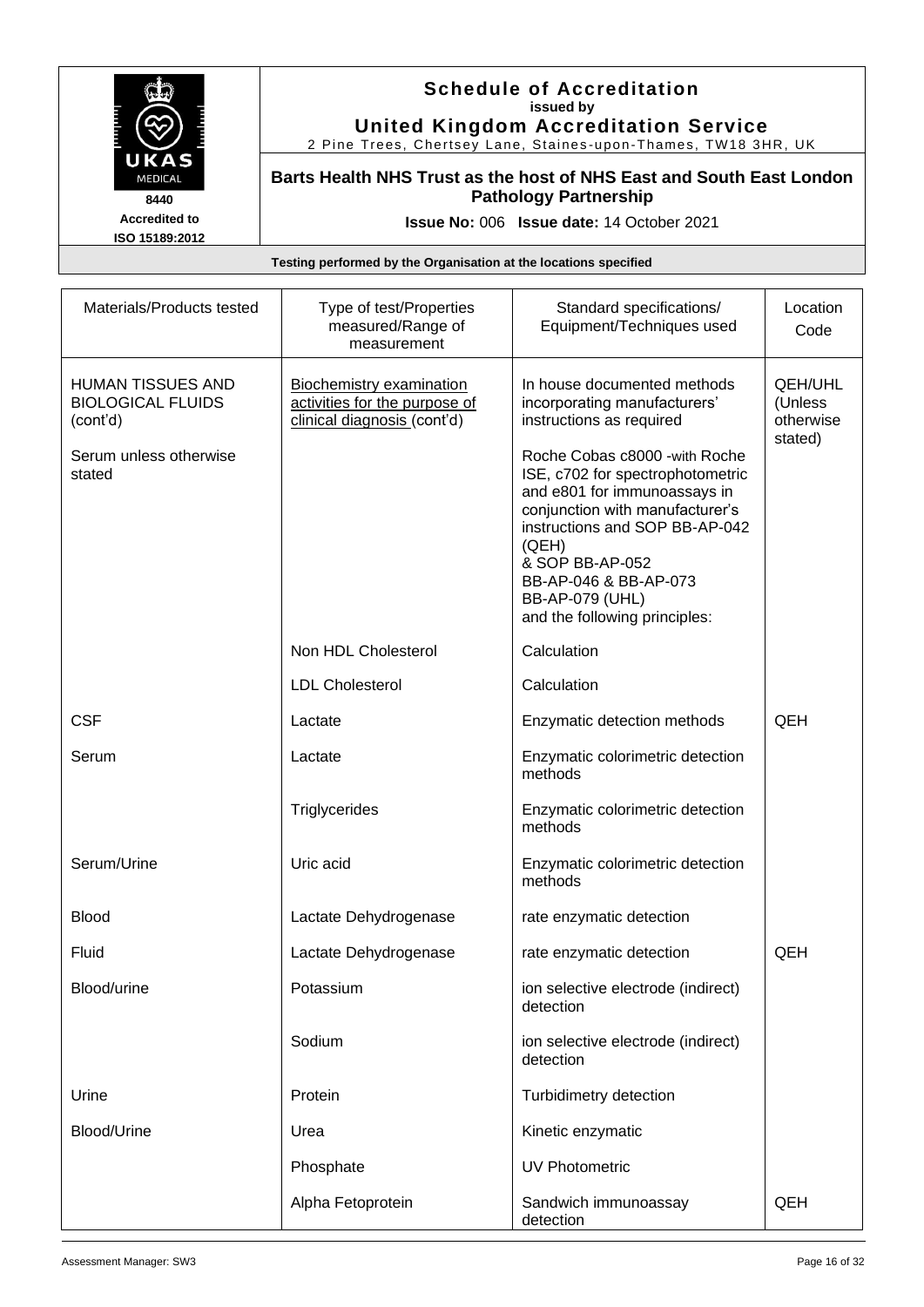

#### **Schedule of Accreditation issued by United Kingdom Accreditation Service**

2 Pine Trees, Chertsey Lane, Staines -upon -Thames, TW18 3HR, UK

**Barts Health NHS Trust as the host of NHS East and South East London Pathology Partnership**

**Issue No:** 006 **Issue date:** 14 October 2021

| Materials/Products tested                                        | Type of test/Properties<br>measured/Range of<br>measurement                                     | Standard specifications/<br>Equipment/Techniques used                                                                                                                                                                                                                             | Location<br>Code                                  |
|------------------------------------------------------------------|-------------------------------------------------------------------------------------------------|-----------------------------------------------------------------------------------------------------------------------------------------------------------------------------------------------------------------------------------------------------------------------------------|---------------------------------------------------|
| <b>HUMAN TISSUES AND</b><br><b>BIOLOGICAL FLUIDS</b><br>(cont'd) | <b>Biochemistry examination</b><br>activities for the purpose of<br>clinical diagnosis (cont'd) | In house documented methods<br>incorporating manufacturers'<br>instructions as required                                                                                                                                                                                           | <b>QEH/UHL</b><br>(Unless<br>otherwise<br>stated) |
| Serum unless otherwise<br>stated                                 |                                                                                                 | Roche Cobas c8000 - with Roche<br>ISE, c702 for spectrophotometric<br>and e801 for immunoassays in<br>conjunction with manufacturer's<br>instructions and SOP BB-AP-042<br>(QEH)<br>& SOP BB-AP-052<br>BB-AP-046 & BB-AP-073<br><b>BB-AP-079</b><br>and the following principles: |                                                   |
|                                                                  | NT-Pro-BNP (natriuretic<br>peptide)                                                             | Sandwich immunoassay<br>detection                                                                                                                                                                                                                                                 | QEH                                               |
|                                                                  | CA125                                                                                           | Sandwich immunoassay<br>detection                                                                                                                                                                                                                                                 | QEH                                               |
|                                                                  | CA 15-3                                                                                         | Sandwich immunoassay<br>detection                                                                                                                                                                                                                                                 | QEH                                               |
|                                                                  | CA 19-9                                                                                         | Sandwich immunoassay<br>detection                                                                                                                                                                                                                                                 | QEH                                               |
|                                                                  | <b>Follicle Stimulating Hormone</b>                                                             | Sandwich immunoassay<br>detection                                                                                                                                                                                                                                                 | QEH                                               |
|                                                                  | <b>BhCG</b>                                                                                     | Sandwich immunoassay<br>detection                                                                                                                                                                                                                                                 |                                                   |
|                                                                  | <b>Leutinising Hormone</b>                                                                      | Sandwich immunoassay<br>detection                                                                                                                                                                                                                                                 | QEH                                               |
|                                                                  | Prolactin                                                                                       | Sandwich immunoassay<br>detection                                                                                                                                                                                                                                                 | QEH                                               |
|                                                                  | <b>Total Prostate Specific Antigen</b>                                                          | Sandwich immunoassay<br>detection                                                                                                                                                                                                                                                 | QEH                                               |
|                                                                  | Parathyroid Hormone                                                                             | Sandwich immunoassay<br>detection                                                                                                                                                                                                                                                 | QEH                                               |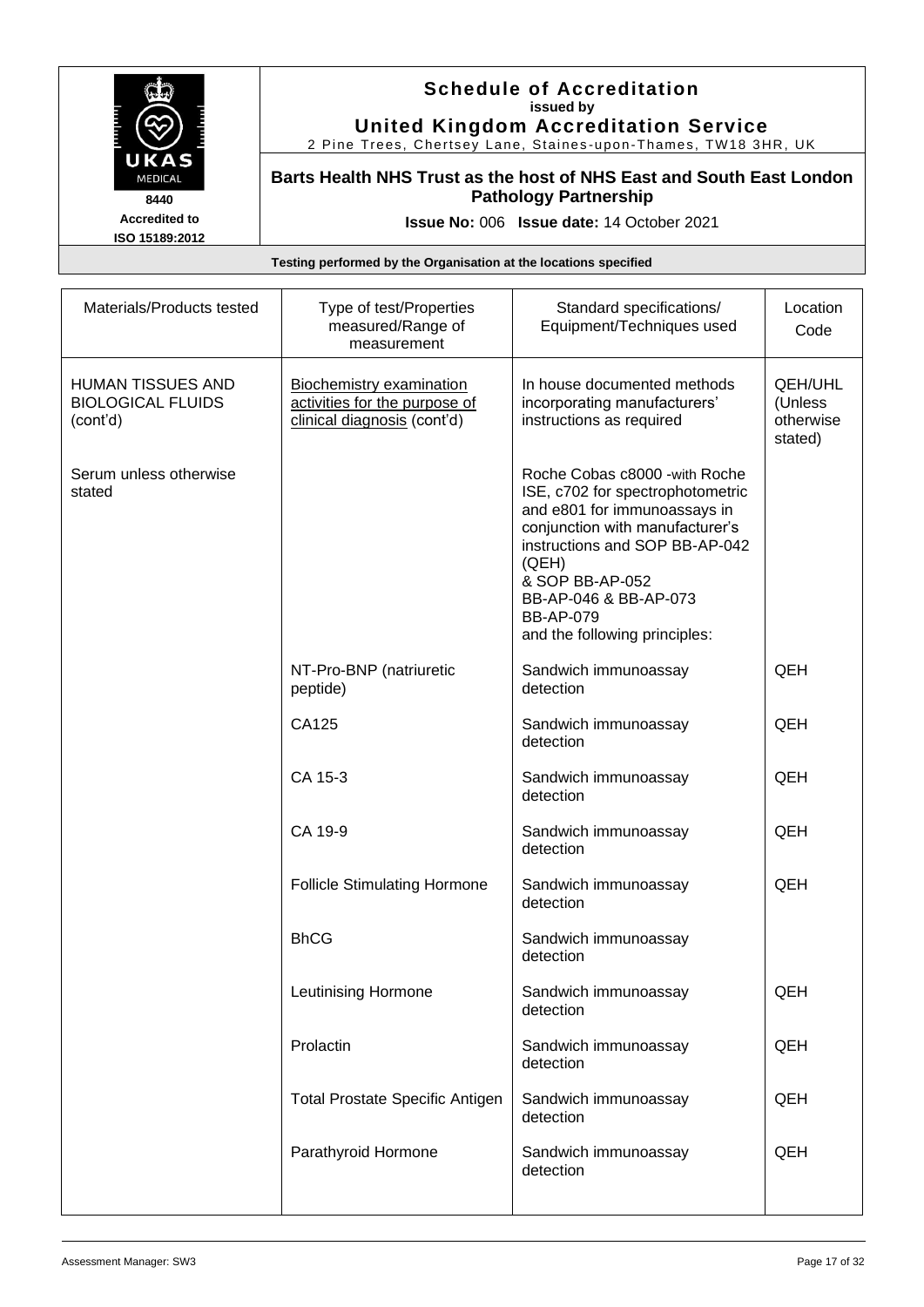

#### **Schedule of Accreditation issued by United Kingdom Accreditation Service**

2 Pine Trees, Chertsey Lane, Staines -upon -Thames, TW18 3HR, UK

**Barts Health NHS Trust as the host of NHS East and South East London Pathology Partnership**

**Issue No:** 006 **Issue date:** 14 October 2021

| Materials/Products tested                                        | Type of test/Properties<br>measured/Range of<br>measurement                                     | Standard specifications/<br>Equipment/Techniques used                                                                                                                                                                                                                             | Location<br>Code                                  |
|------------------------------------------------------------------|-------------------------------------------------------------------------------------------------|-----------------------------------------------------------------------------------------------------------------------------------------------------------------------------------------------------------------------------------------------------------------------------------|---------------------------------------------------|
| <b>HUMAN TISSUES AND</b><br><b>BIOLOGICAL FLUIDS</b><br>(cont'd) | <b>Biochemistry examination</b><br>activities for the purpose of<br>clinical diagnosis (cont'd) | In house documented methods<br>incorporating manufacturers'<br>instructions as required                                                                                                                                                                                           | <b>QEH/UHL</b><br>(Unless<br>otherwise<br>stated) |
| Serum unless otherwise<br>stated                                 |                                                                                                 | Roche Cobas c8000 - with Roche<br>ISE, c702 for spectrophotometric<br>and e801 for immunoassays in<br>conjunction with manufacturer's<br>instructions and SOP BB-AP-042<br>(QEH)<br>& SOP BB-AP-052<br>BB-AP-046 & BB-AP-073<br><b>BB-AP-079</b><br>and the following principles: |                                                   |
|                                                                  | Sex Hormone Binding Globulin                                                                    | Sandwich immunoassay<br>detection                                                                                                                                                                                                                                                 | QEH                                               |
|                                                                  | <b>Thyroid Stimulating Hormone</b>                                                              | Sandwich immunoassay<br>detection                                                                                                                                                                                                                                                 |                                                   |
|                                                                  | Carcinoembryonic Antigen                                                                        | Sandwich immunoassay<br>detection                                                                                                                                                                                                                                                 | QEH                                               |
|                                                                  | Cortisol                                                                                        | Competitive Immunoassay<br>detection                                                                                                                                                                                                                                              |                                                   |
|                                                                  | Free T <sub>3</sub>                                                                             | Competitive Immunoassay<br>detection                                                                                                                                                                                                                                              |                                                   |
|                                                                  | Free T4                                                                                         | Competitive Immunoassay<br>detection                                                                                                                                                                                                                                              |                                                   |
|                                                                  | Progesterone                                                                                    | Competitive Immunoassay<br>detection                                                                                                                                                                                                                                              |                                                   |
|                                                                  | Testosterone                                                                                    | Competitive Immunoassay<br>detection                                                                                                                                                                                                                                              | QEH                                               |
|                                                                  | Oestradiol                                                                                      | Competitive Immunoassay<br>detection                                                                                                                                                                                                                                              | QEH                                               |
|                                                                  | Anti-TPO (Thyroid Peroxidase)                                                                   | Competitive Immunoassay<br>detection                                                                                                                                                                                                                                              | QEH                                               |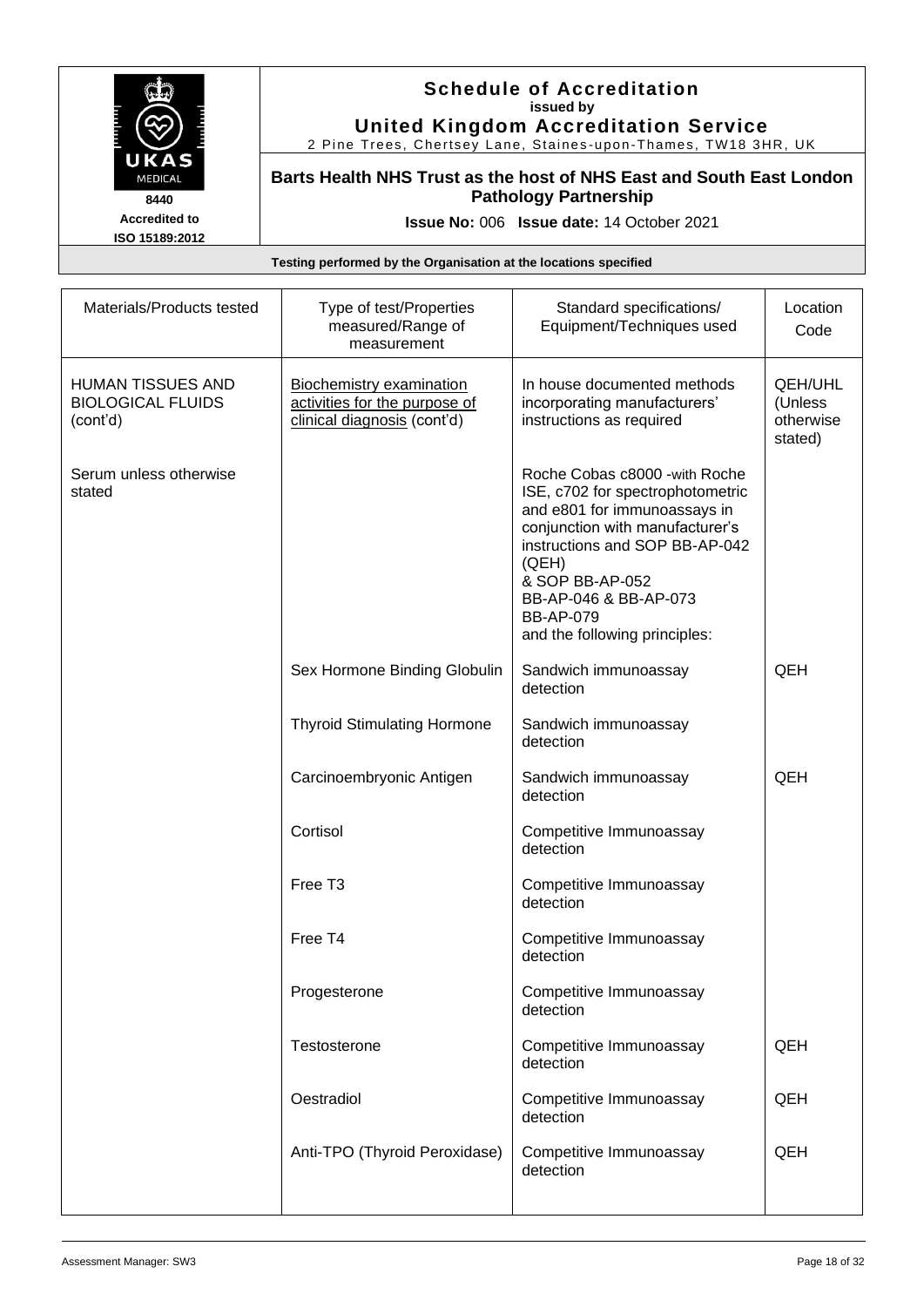

#### **Schedule of Accreditation issued by United Kingdom Accreditation Service**

2 Pine Trees, Chertsey Lane, Staines -upon -Thames, TW18 3HR, UK

**Barts Health NHS Trust as the host of NHS East and South East London Pathology Partnership**

**Issue No:** 006 **Issue date:** 14 October 2021

| Materials/Products tested                                        | Type of test/Properties<br>measured/Range of<br>measurement                                     | Standard specifications/<br>Equipment/Techniques used                                                                                                                                                                                                                             | Location<br>Code                                  |
|------------------------------------------------------------------|-------------------------------------------------------------------------------------------------|-----------------------------------------------------------------------------------------------------------------------------------------------------------------------------------------------------------------------------------------------------------------------------------|---------------------------------------------------|
| <b>HUMAN TISSUES AND</b><br><b>BIOLOGICAL FLUIDS</b><br>(cont'd) | <b>Biochemistry examination</b><br>activities for the purpose of<br>clinical diagnosis (cont'd) | In house documented methods<br>incorporating manufacturers'<br>instructions as required                                                                                                                                                                                           | <b>QEH/UHL</b><br>(Unless<br>otherwise<br>stated) |
| Serum unless otherwise<br>stated                                 |                                                                                                 | Roche Cobas c8000 - with Roche<br>ISE, c702 for spectrophotometric<br>and e801 for immunoassays in<br>conjunction with manufacturer's<br>instructions and SOP BB-AP-042<br>(QEH)<br>& SOP BB-AP-052<br>BB-AP-046 & BB-AP-073<br><b>BB-AP-079</b><br>and the following principles: |                                                   |
|                                                                  | Digoxin                                                                                         | competitive Immunoassay<br>detection                                                                                                                                                                                                                                              |                                                   |
|                                                                  | Lithium                                                                                         | colorimetric detection                                                                                                                                                                                                                                                            |                                                   |
|                                                                  | Paracetamol                                                                                     | enzymatic detection                                                                                                                                                                                                                                                               |                                                   |
|                                                                  | Salicylate                                                                                      | enzymatic detection                                                                                                                                                                                                                                                               |                                                   |
|                                                                  | Phenytoin                                                                                       | KIMS detection                                                                                                                                                                                                                                                                    | QEH                                               |
|                                                                  | Theophylline                                                                                    | <b>KIMS</b> detection                                                                                                                                                                                                                                                             |                                                   |
|                                                                  | Carbamazepine                                                                                   | <b>KIMS</b> detection                                                                                                                                                                                                                                                             | QEH                                               |
|                                                                  | Valproate                                                                                       | enzymatic immunoassay<br>detection                                                                                                                                                                                                                                                | QEH                                               |
|                                                                  | Gentamicin                                                                                      | enzymatic immunoassay<br>detection                                                                                                                                                                                                                                                |                                                   |
|                                                                  | Vancomycin                                                                                      | enzymatic immunoassay<br>detection                                                                                                                                                                                                                                                |                                                   |
|                                                                  | Amikacin                                                                                        | KIMS detection, BB-AP-077<br>Amikacin run on Roche Cobas<br>8000                                                                                                                                                                                                                  | <b>UHL</b>                                        |
| Blood, arterial and Venous                                       | Actual Base Excess (blood<br>gas)                                                               | Radiometer ABL90 Plus,<br>calculated with manufacturer's<br>instructions using SOP PC-P-051                                                                                                                                                                                       |                                                   |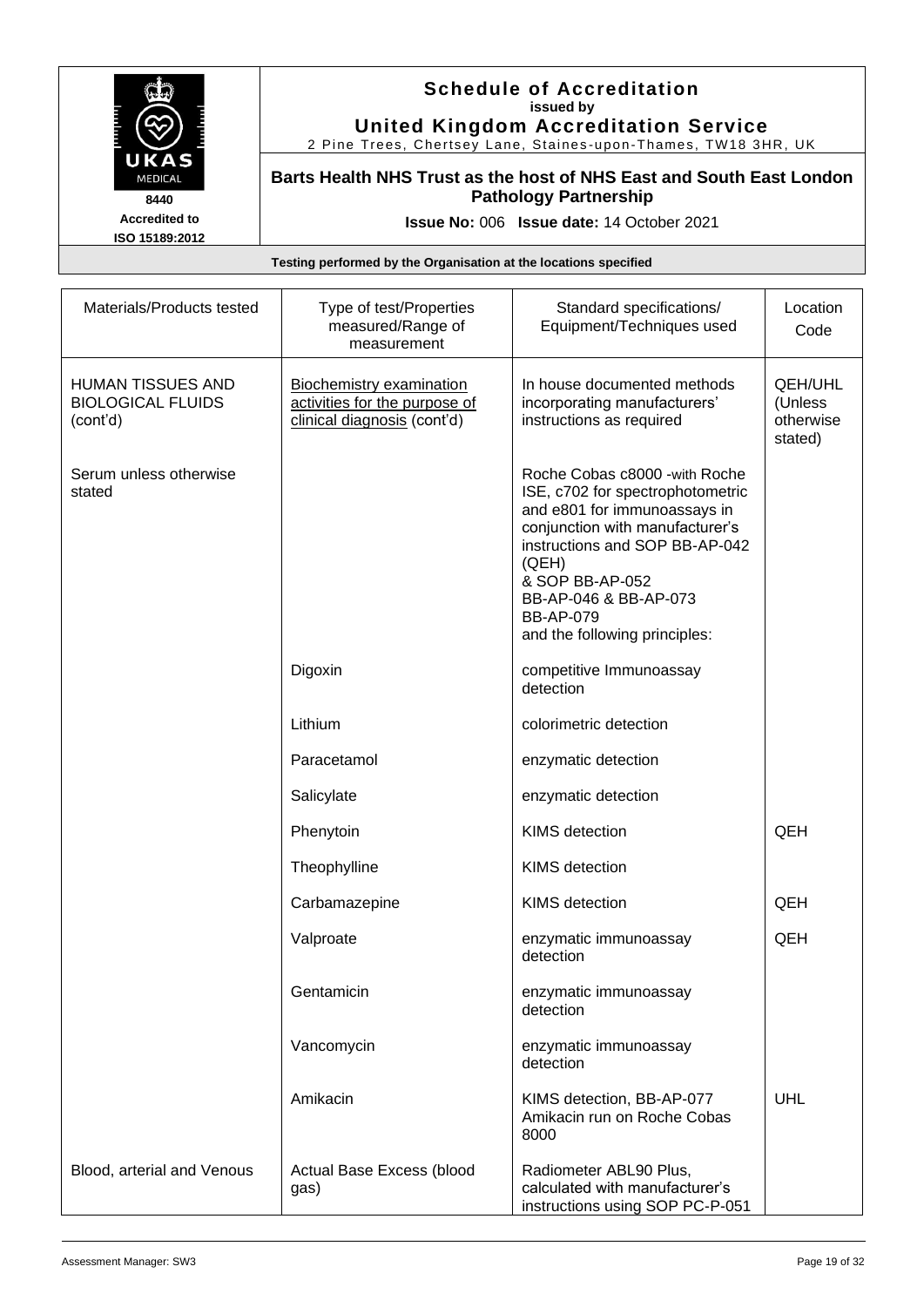

#### **Schedule of Accreditation issued by United Kingdom Accreditation Service**

2 Pine Trees, Chertsey Lane, Staines -upon -Thames, TW18 3HR, UK

**Barts Health NHS Trust as the host of NHS East and South East London Pathology Partnership**

**Issue No:** 006 **Issue date:** 14 October 2021

| Materials/Products tested                                        | Type of test/Properties<br>measured/Range of<br>measurement                                     | Standard specifications/<br>Equipment/Techniques used                                                                              | Location<br>Code                                  |
|------------------------------------------------------------------|-------------------------------------------------------------------------------------------------|------------------------------------------------------------------------------------------------------------------------------------|---------------------------------------------------|
| <b>HUMAN TISSUES AND</b><br><b>BIOLOGICAL FLUIDS</b><br>(cont'd) | <b>Biochemistry examination</b><br>activities for the purpose of<br>clinical diagnosis (cont'd) | In house documented methods<br>incorporating manufacturers'<br>instructions as required                                            | <b>QEH/UHL</b><br>(Unless<br>otherwise<br>stated) |
| Blood, arterial and Venous                                       | Standard Bicarbonate (blood<br>gas)                                                             | Radiometer ABL90 Plus,<br>calculated with manufacturer's<br>instructions using SOP PC-P-051                                        |                                                   |
|                                                                  | Calcium (Blood gas)                                                                             | Potentiometry Radiometer ABL90<br>Plus, calculated with<br>manufacturer's instructions using<br>SOP PC-P-051                       |                                                   |
|                                                                  | Oxygen saturation (blood gas)                                                                   | Radiometer ABL90 Plus<br>calculated with manufacturer's<br>instructions using SOP PC-P-<br>051and Using Ion selective<br>electrode |                                                   |
|                                                                  | Glucose (Blood gas)                                                                             | Amperometry                                                                                                                        |                                                   |
|                                                                  | Haematocrit (Blood gas)                                                                         | Calculated method                                                                                                                  |                                                   |
|                                                                  | Lactate (Blood gas)                                                                             | Amperometry                                                                                                                        |                                                   |
|                                                                  | Methaemoglobin                                                                                  | spectrophotometry                                                                                                                  |                                                   |
|                                                                  | Oxyhaemoglobin (Blood gas)                                                                      | spectrophotometry                                                                                                                  |                                                   |
|                                                                  | Oxygen saturation (Blood gas)                                                                   | spectrophotometry                                                                                                                  |                                                   |
|                                                                  | Chloride (Blood gas)                                                                            | Potentiometry                                                                                                                      |                                                   |
|                                                                  | Potassium (blood gas)                                                                           | Using Ion selective electrode,<br>Potentiometry                                                                                    |                                                   |
|                                                                  | Sodium (blood gas)                                                                              | Using Ion selective electrode,<br>potentiometry                                                                                    |                                                   |
|                                                                  | pH (blood gas)                                                                                  | Using Ion selective electrode,<br>potentiometry                                                                                    |                                                   |
|                                                                  | pCO2 (blood gas)                                                                                | potentiometry                                                                                                                      |                                                   |
|                                                                  |                                                                                                 |                                                                                                                                    |                                                   |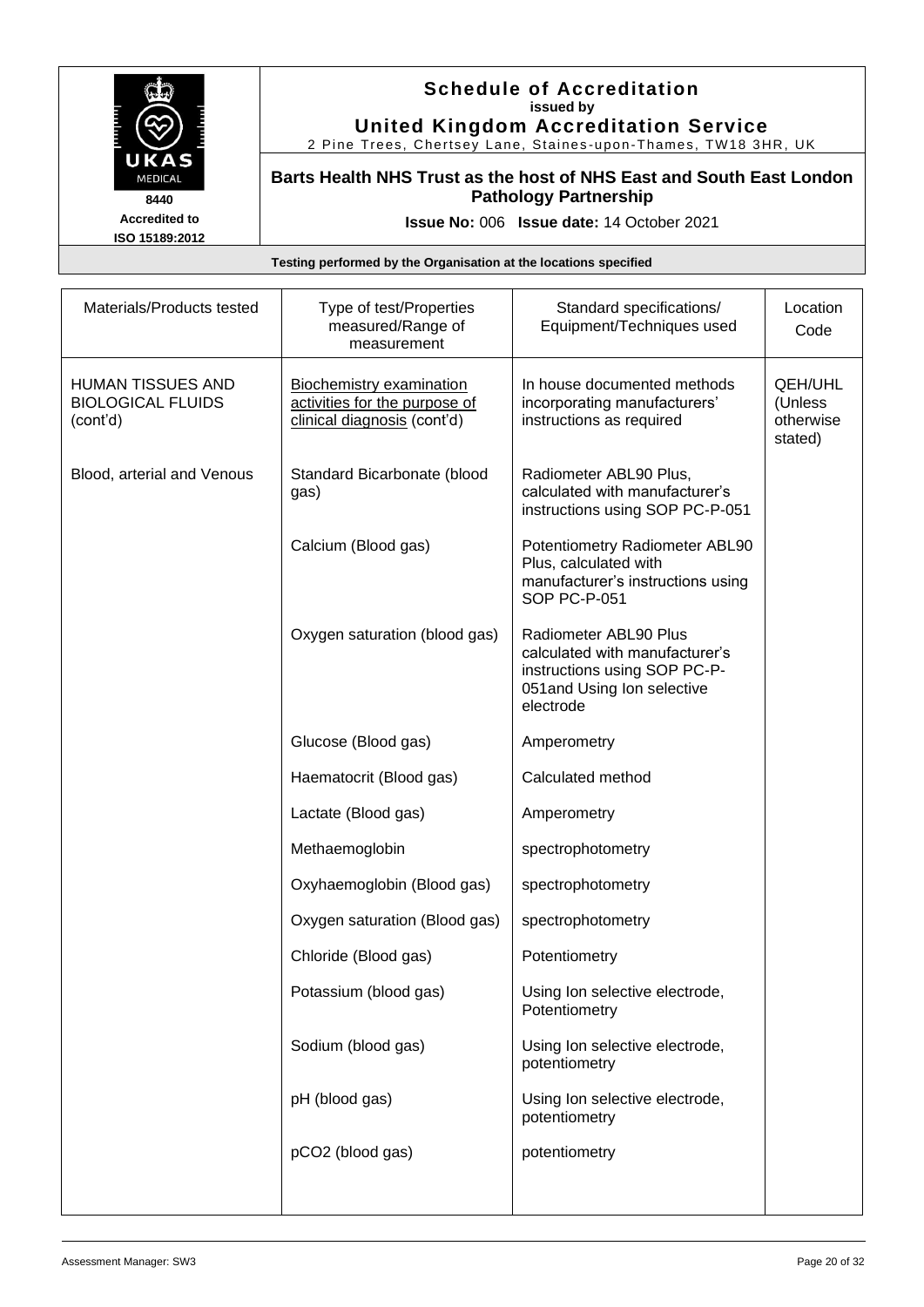

**Schedule of Accreditation issued by United Kingdom Accreditation Service**

2 Pine Trees, Chertsey Lane, Staines -upon -Thames, TW18 3HR, UK

**Barts Health NHS Trust as the host of NHS East and South East London Pathology Partnership**

**Issue No:** 006 **Issue date:** 14 October 2021

| Materials/Products tested                                        | Type of test/Properties<br>measured/Range of<br>measurement                                     | Standard specifications/<br>Equipment/Techniques used                                                                         | Location<br>Code                                  |
|------------------------------------------------------------------|-------------------------------------------------------------------------------------------------|-------------------------------------------------------------------------------------------------------------------------------|---------------------------------------------------|
| <b>HUMAN TISSUES AND</b><br><b>BIOLOGICAL FLUIDS</b><br>(cont'd) | <b>Biochemistry examination</b><br>activities for the purpose of<br>clinical diagnosis (cont'd) | In house documented methods<br>incorporating manufacturers'<br>instructions as required                                       | <b>QEH/UHL</b><br>(Unless<br>otherwise<br>stated) |
| Blood, arterial and Venous                                       | pO <sub>2</sub>                                                                                 | Radiometer ABL90 Plus, with<br>manufacturer's instructions using<br>SOP PC-P-051<br>spectrophotometry                         |                                                   |
|                                                                  | Total Haemoglobin (blood gas)                                                                   | Spectrophotometry, Radiometer<br>ABL90 Plus, with manufacturer's<br>instructions using SOP PC-P-051                           |                                                   |
| <b>Blood</b>                                                     | Carboxyhaemoglobin (blood<br>gas)                                                               | Spectrophotometric Radiometer<br>ABL90 Plus with manufacturer's<br>instructions and SOP PC-P-051                              |                                                   |
| Faeces                                                           | Calprotectin                                                                                    | Immunoassay, using<br>chemiluminescent technology -<br>Werfen instrument - AcuStar<br>Manual extraction - pre-analytical      | QEH                                               |
| <b>Blood</b>                                                     | HbA1c                                                                                           | Biorad D100 HPLC with<br>manufacturer's instructions using<br>SOP BB-MP-049                                                   | QEH                                               |
|                                                                  | Ketones                                                                                         | Electrode strips, Abbott Freestyle<br>Optimum H ketone meter with<br>manufacturer's instructions using<br>SOP PC-P-009        | QEH                                               |
| Blood/Urine                                                      | Osmolality                                                                                      | Advanced micro osmometer 3300<br>freezing point depression using<br><b>BB-AP-002</b>                                          |                                                   |
| <b>Blood</b>                                                     | Macroprolactin                                                                                  | PEG precipitation and Cobas<br>8000 with manufacturer's<br>instructions using SOP BB-MP-<br>014                               | QEH                                               |
| Urine                                                            | Myoglobin                                                                                       | Multi-sticks dipstick. Seimens<br>Clinitek Urinalysis with<br>manufacturer's instructions using<br>SOP BB-MP-010 and PC-P-028 | QEH                                               |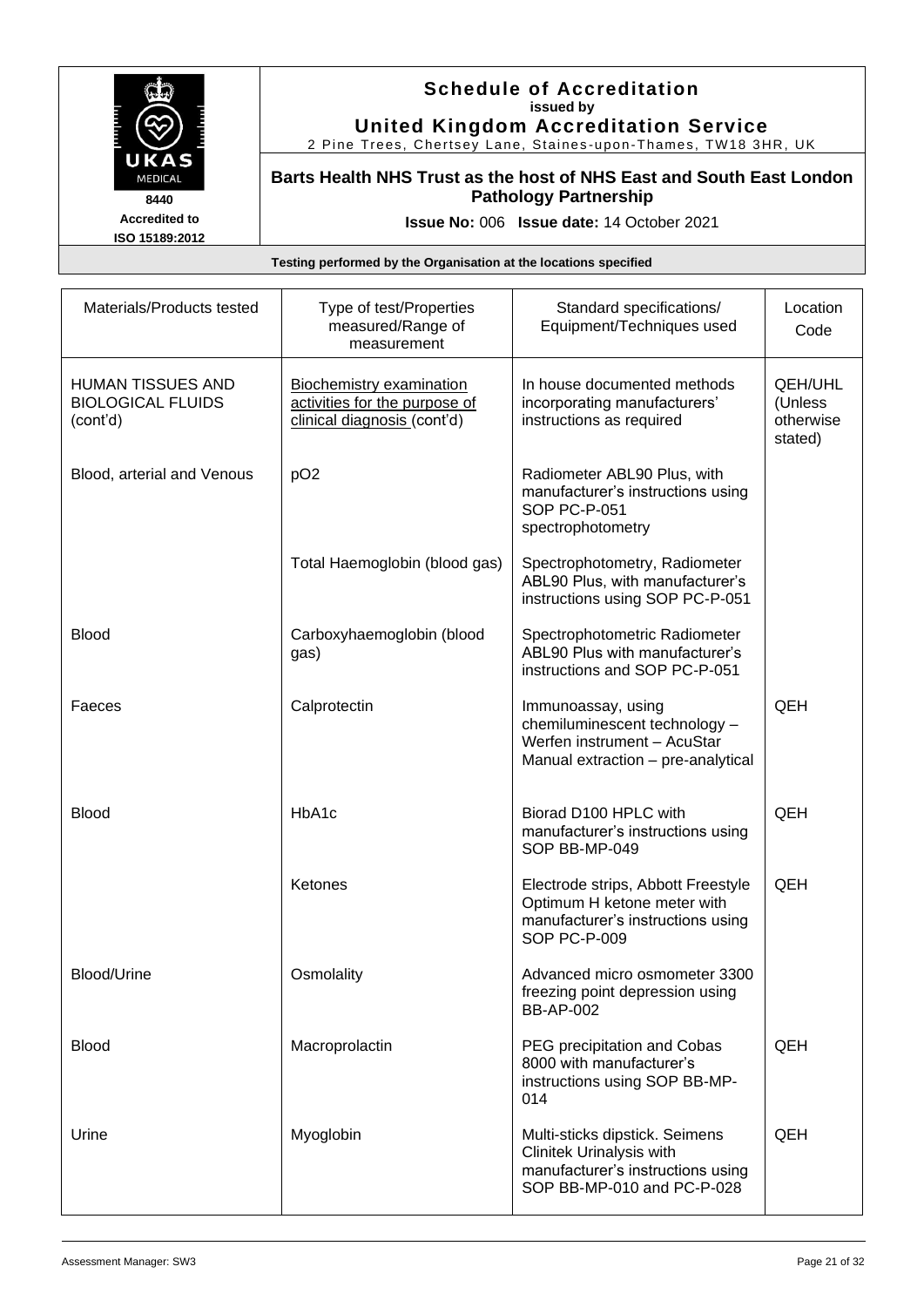

#### **Schedule of Accreditation issued by United Kingdom Accreditation Service**

2 Pine Trees, Chertsey Lane, Staines -upon -Thames, TW18 3HR, UK

**Barts Health NHS Trust as the host of NHS East and South East London Pathology Partnership**

**Issue No:** 006 **Issue date:** 14 October 2021

| Materials/Products tested                                 | Type of test/Properties<br>measured/Range of<br>measurement                                     | Standard specifications/<br>Equipment/Techniques used                                                                                                             | Location<br>Code                           |
|-----------------------------------------------------------|-------------------------------------------------------------------------------------------------|-------------------------------------------------------------------------------------------------------------------------------------------------------------------|--------------------------------------------|
| HUMAN TISSUES AND<br><b>BIOLOGICAL FLUIDS</b><br>(cont'd) | <b>Biochemistry examination</b><br>activities for the purpose of<br>clinical diagnosis (cont'd) | In house documented methods<br>incorporating manufacturers'<br>instructions as required                                                                           | QEH/UHL<br>(Unless<br>otherwise<br>stated) |
| Faeces                                                    | Faecal Immunichemical<br>testing                                                                | Latex Immune-agglutiination<br>method using nephlaometry-<br>Instrumenr OCsensor iO MAST                                                                          |                                            |
| <b>CSF</b>                                                | Xanthochromia                                                                                   | Scanning spectrophotometric<br>Perkin Elmer Spectrophotometer<br>with manufacturer's instructions<br>using SOP BB-MP-017                                          | QEH                                        |
| Urine                                                     | Catecholamines                                                                                  | Thermo Fisher U3000, HPLC,<br>BB-MP-038 HPLC Method for<br>Urine Catecholamines                                                                                   | QEH                                        |
| Urine                                                     | 5 Hrydroxy indole acetic acid<br>(5HIAA)                                                        | Thermo Fisher U3000, HPLC,<br>BB-MP-038 HPLC. BB-MP-041<br>Urine 5-hydroxy-indole acetic acid<br>(5HIAA) by HPLC                                                  | QEH                                        |
| Sweat                                                     | <b>Sweat Chloride</b>                                                                           | <b>Wescor Macroduct Collection</b><br>system<br>Wescor 3100 Sweat Check<br>Sweat conductivity analyser,<br>Corning 925 Chloride analyser                          | UHL                                        |
| Faeces                                                    | Haemoglobin concentration                                                                       | <b>Faecal Immunochemical Test</b><br>based on Latex immune-<br>agglutination method, using<br>22ephelometry-<br>Instrument OC sensor iO MAST-<br><b>BB-MP-059</b> | QEH                                        |
|                                                           |                                                                                                 |                                                                                                                                                                   |                                            |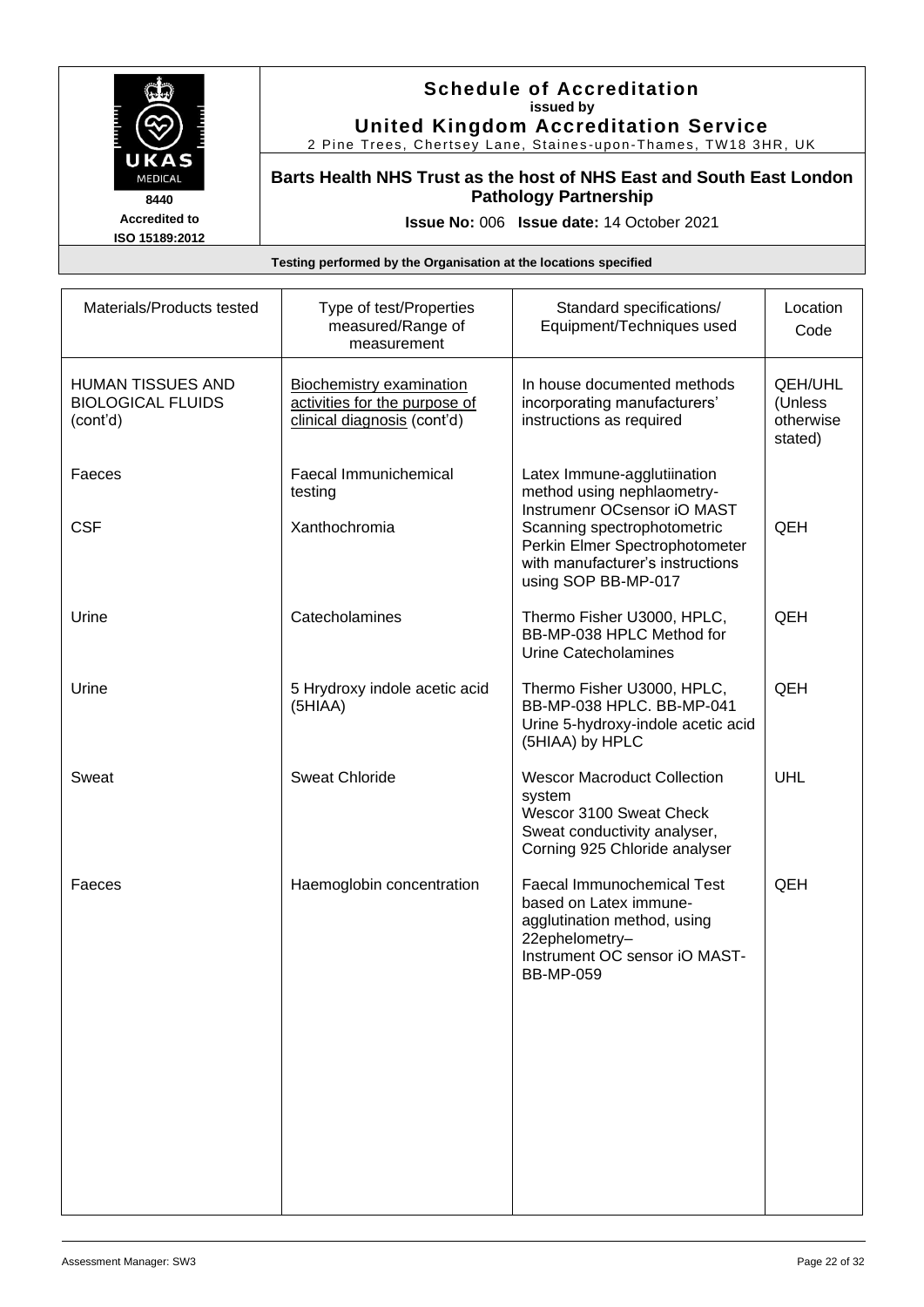

#### **Schedule of Accreditation issued by United Kingdom Accreditation Service**

2 Pine Trees, Chertsey Lane, Staines -upon -Thames, TW18 3HR, UK

**Barts Health NHS Trust as the host of NHS East and South East London Pathology Partnership**

**Issue No:** 006 **Issue date:** 14 October 2021

| Materials/Products tested | Type of test/Properties<br>measured/Range of<br>measurement                                                                                                                                                                                                                                               | Standard specifications/<br>Equipment/Techniques used                                                                                                                                                                                                                                                                 | Location<br>Code                                  |
|---------------------------|-----------------------------------------------------------------------------------------------------------------------------------------------------------------------------------------------------------------------------------------------------------------------------------------------------------|-----------------------------------------------------------------------------------------------------------------------------------------------------------------------------------------------------------------------------------------------------------------------------------------------------------------------|---------------------------------------------------|
| <b>HUMAN BODY FLUIDS</b>  | Haematological examination<br>activities for the purpose of<br>clinical diagnosis                                                                                                                                                                                                                         | In house documented methods<br>incorporating manufacturers'<br>instructions where relevant                                                                                                                                                                                                                            | <b>QEH/UHL</b><br>(Unless<br>otherwise<br>stated) |
| Whole Blood (EDTA)        | Full blood count (FBC):<br><b>Platelets</b><br>Red blood cells<br>Haematocrit<br><b>MCV</b><br><b>MCH</b><br><b>MCHC</b><br><b>RDW</b><br>White cell count<br>neutrophils<br>Lymphocytes<br>Monocytes<br>Eosinophils<br><b>Basophils</b><br>Reticulocytes<br><b>Nucleated Red Cells</b><br>Haemoglobin Hb | Sysmex XN 2000 (XN10) SOP<br><b>BH-AP-045</b><br>Sysmex XN 9000 (XN10/20) SOP<br><b>BH-AP-007</b><br>Sheath flow detection Sysmex XN<br>2000/9000 (XN10/20)<br>Sysmex XN 2000/9000 (XN10 &<br>XN20) using SLS haemoglobin<br>method-photometric method with<br>manufacturer's instructions using<br>SOP BH-AP-007/045 |                                                   |
| <b>Blood</b>              | Blood Film examination-<br>Detection of normal and<br>abnormal morphologies and<br>white blood cell differential                                                                                                                                                                                          | Romanowski staining Haematek<br>2000 and Light microscopy using<br>SOP BH-AP-014                                                                                                                                                                                                                                      |                                                   |
| Bone marrow               | Examination of bone marrow:<br>in order to identify or exclude<br>Morphological and Cytological<br>abnormalities for the purpose<br>of diagnosis                                                                                                                                                          | Light microscopy using SOP BH-<br>SP-013<br>MGG and Iron stain using SOP<br><b>BH-SP-024</b>                                                                                                                                                                                                                          |                                                   |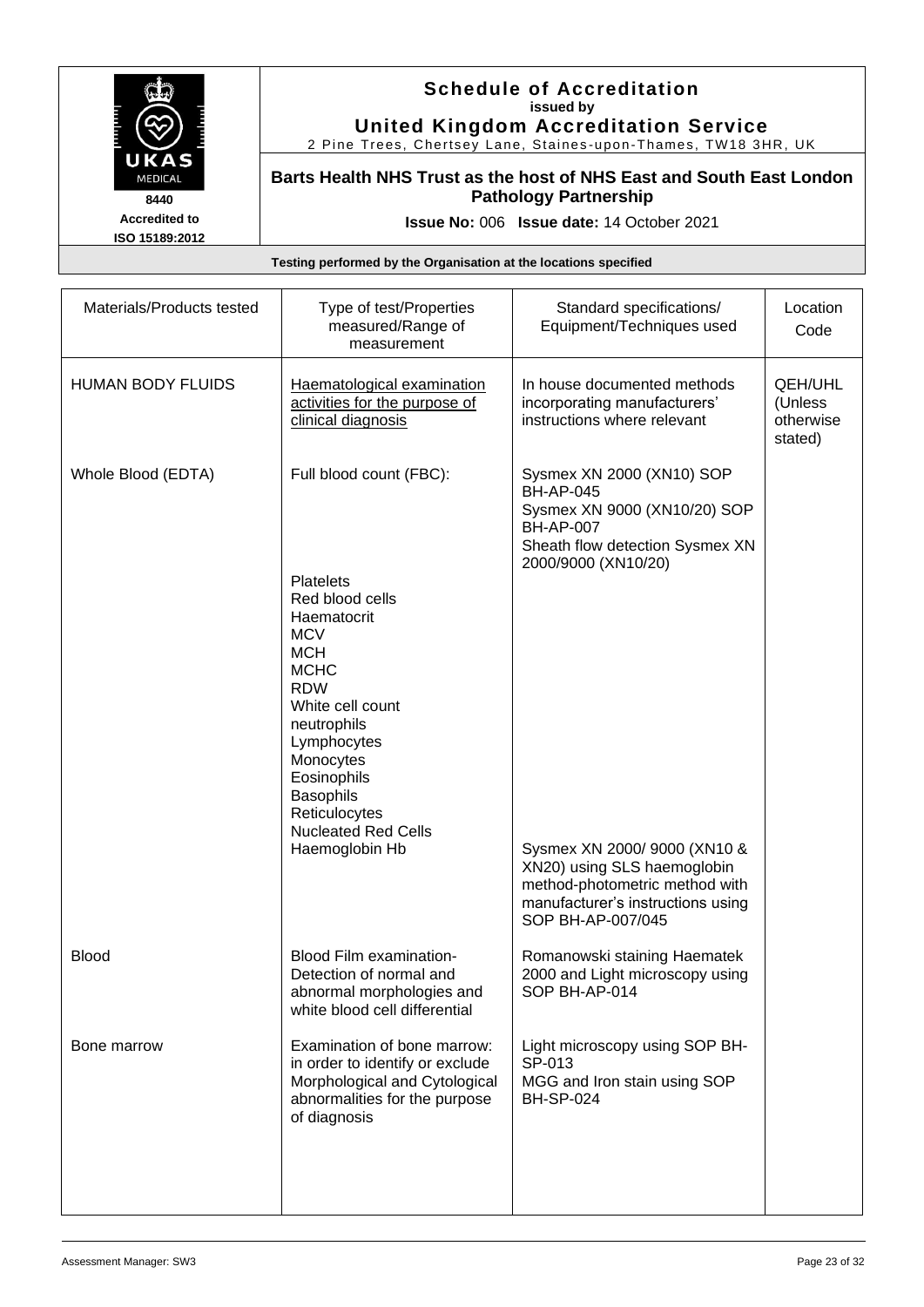

#### **Schedule of Accreditation issued by United Kingdom Accreditation Service**

2 Pine Trees, Chertsey Lane, Staines -upon -Thames, TW18 3HR, UK

**Barts Health NHS Trust as the host of NHS East and South East London Pathology Partnership**

**Issue No:** 006 **Issue date:** 14 October 2021

| Materials/Products tested            | Type of test/Properties<br>measured/Range of<br>measurement                                                                                         | Standard specifications/<br>Equipment/Techniques used                                                                        | Location<br>Code                                  |
|--------------------------------------|-----------------------------------------------------------------------------------------------------------------------------------------------------|------------------------------------------------------------------------------------------------------------------------------|---------------------------------------------------|
| <b>HUMAN BODY FLUIDS</b><br>(cont'd) | Haematological examination<br>activities for the purpose of<br>clinical diagnosis (cont'd)                                                          | In house documented methods<br>incorporating manufacturers'<br>instructions where relevant                                   | <b>QEH/UHL</b><br>(Unless<br>otherwise<br>stated) |
|                                      | Erythrocyte Sedimentation<br>Rate (automated)                                                                                                       | Westergren reference method<br>using StaRRsed ST Analyser<br>SOP BH-AP-042                                                   | <b>UHL</b>                                        |
| Plasma-citrate                       | Coagulation screen                                                                                                                                  | Werfen ACL350/550/750 with<br>manufacturers instructions using<br>SOP BH-CP-003,007,012, ,022,<br>,025, photo optical method |                                                   |
|                                      | Prothrombin time (PT)                                                                                                                               |                                                                                                                              |                                                   |
|                                      | <b>INR</b>                                                                                                                                          |                                                                                                                              |                                                   |
|                                      | <b>Activated Partial</b><br>Thromboplastin Time (APTT)                                                                                              |                                                                                                                              |                                                   |
|                                      | Thrombin time                                                                                                                                       |                                                                                                                              |                                                   |
|                                      | Fibrinogen<br>Anti Xa Assay<br>D-Dimer                                                                                                              | I latex immunoassay using SOP<br><b>BH-CP-011</b>                                                                            |                                                   |
|                                      | Glandular fever/infectious<br>mononucleosis (IM)<br>Heterophile antibodies                                                                          | Clearview IM ELISA test kit using<br>SOP BH-AP-018                                                                           |                                                   |
|                                      | Malarial Parasite identification<br>Detection of Malarial antigens<br>of:<br>P. falciparum<br>Pan-detection for P. malariae<br>P. ovale<br>P. vivax | ICT method pLDH/HRP-2<br>combination antibody test SOP<br>BH-AP-016                                                          |                                                   |
|                                      |                                                                                                                                                     |                                                                                                                              |                                                   |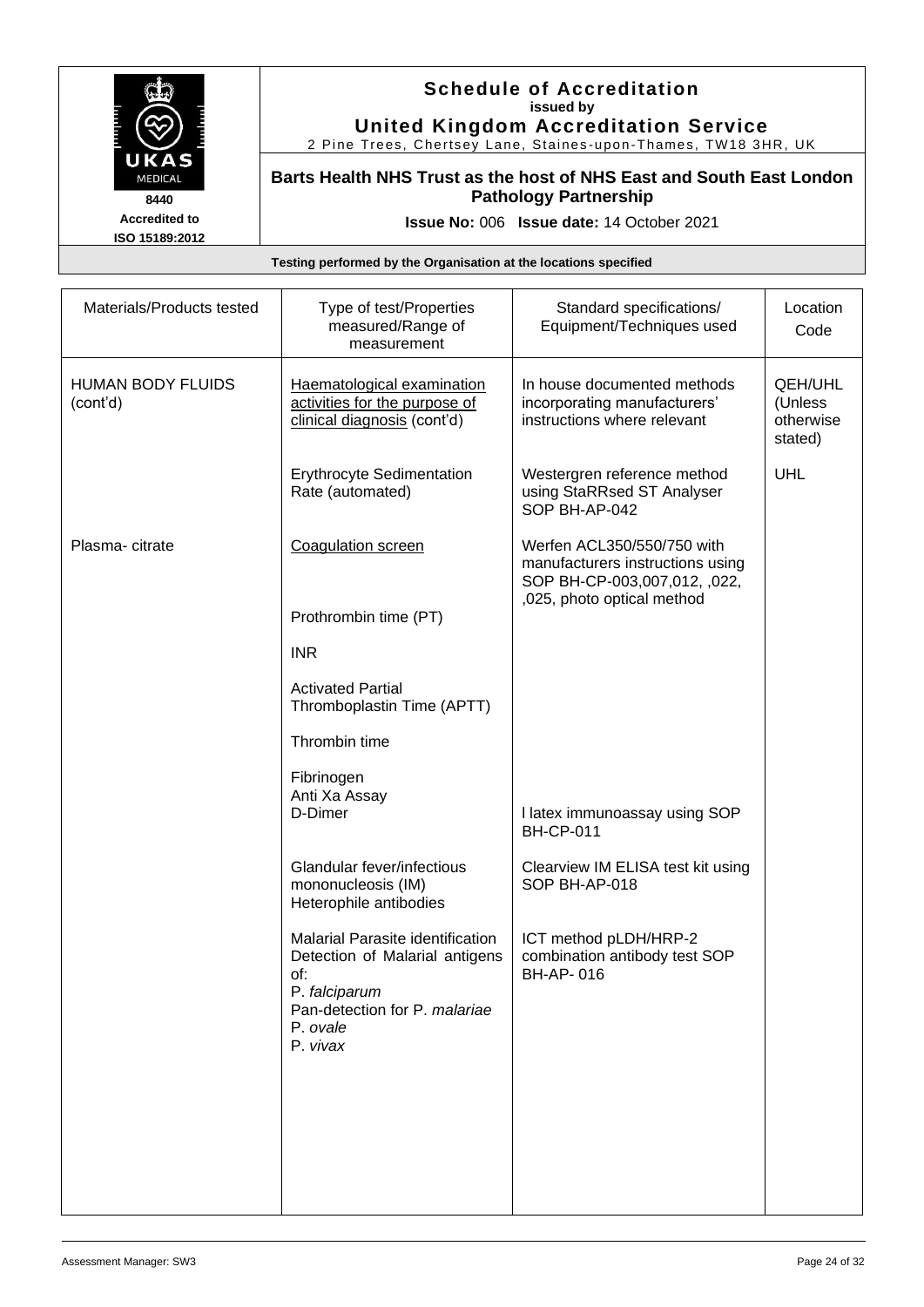

#### **Schedule of Accreditation issued by United Kingdom Accreditation Service**

2 Pine Trees, Chertsey Lane, Staines -upon -Thames, TW18 3HR, UK

**Barts Health NHS Trust as the host of NHS East and South East London Pathology Partnership**

**Issue No:** 006 **Issue date:** 14 October 2021

| Materials/Products tested            | Type of test/Properties<br>measured/Range of<br>measurement                                                                                                                               | Standard specifications/<br>Equipment/Techniques used                                                                          | Location<br>Code                                  |
|--------------------------------------|-------------------------------------------------------------------------------------------------------------------------------------------------------------------------------------------|--------------------------------------------------------------------------------------------------------------------------------|---------------------------------------------------|
| <b>HUMAN BODY FLUIDS</b><br>(cont'd) | Haematological examination<br>activities for the purpose of<br>clinical diagnosis (cont'd)                                                                                                | In house documented methods<br>incorporating manufacturers'<br>instructions where relevant                                     | <b>QEH/UHL</b><br>(Unless<br>otherwise<br>stated) |
| <b>Blood films</b>                   | Malarial Parasite identification<br>Detection of:<br>P. falciparum<br>P. malariae<br>P. ovale<br>P. vivax                                                                                 | Manual interpretation of blood<br>films<br>Using microscope and SOP BH-<br>AP-016                                              |                                                   |
|                                      | P.Knowlesi                                                                                                                                                                                |                                                                                                                                |                                                   |
| Blood (EDTA)                         | Detection of HbS solubility                                                                                                                                                               | Sickle cell screen using Itano's<br>solution an Microgen S-Test kit<br>using SOP BH-SP-011 with<br>manufacturer's instructions |                                                   |
|                                      | Abnormal Haemoglobin<br>studies detection of presence<br>and separation of Hb,<br>H <sub>b</sub> C<br>H <sub>b</sub> D<br>H <sub>b</sub> E<br><b>HbF</b><br>Hb Lepore<br>H <sub>b</sub> O | HPLC using SOP BH-SP-018                                                                                                       |                                                   |
|                                      | Abnormal Haemoglobin<br>studies detection of presence<br>and separation of Hb,<br>H <sub>b</sub> C<br>Hb <sub>D</sub><br>HbE<br><b>HbF</b><br><b>Hb Lepore</b><br>H <sub>b</sub> O        | Sebia Hydrasys 2 scan using gel<br>electrophoresis with<br>manufacturers instructions using<br>SOP BH-SP-016,017               | QEH                                               |
|                                      |                                                                                                                                                                                           |                                                                                                                                |                                                   |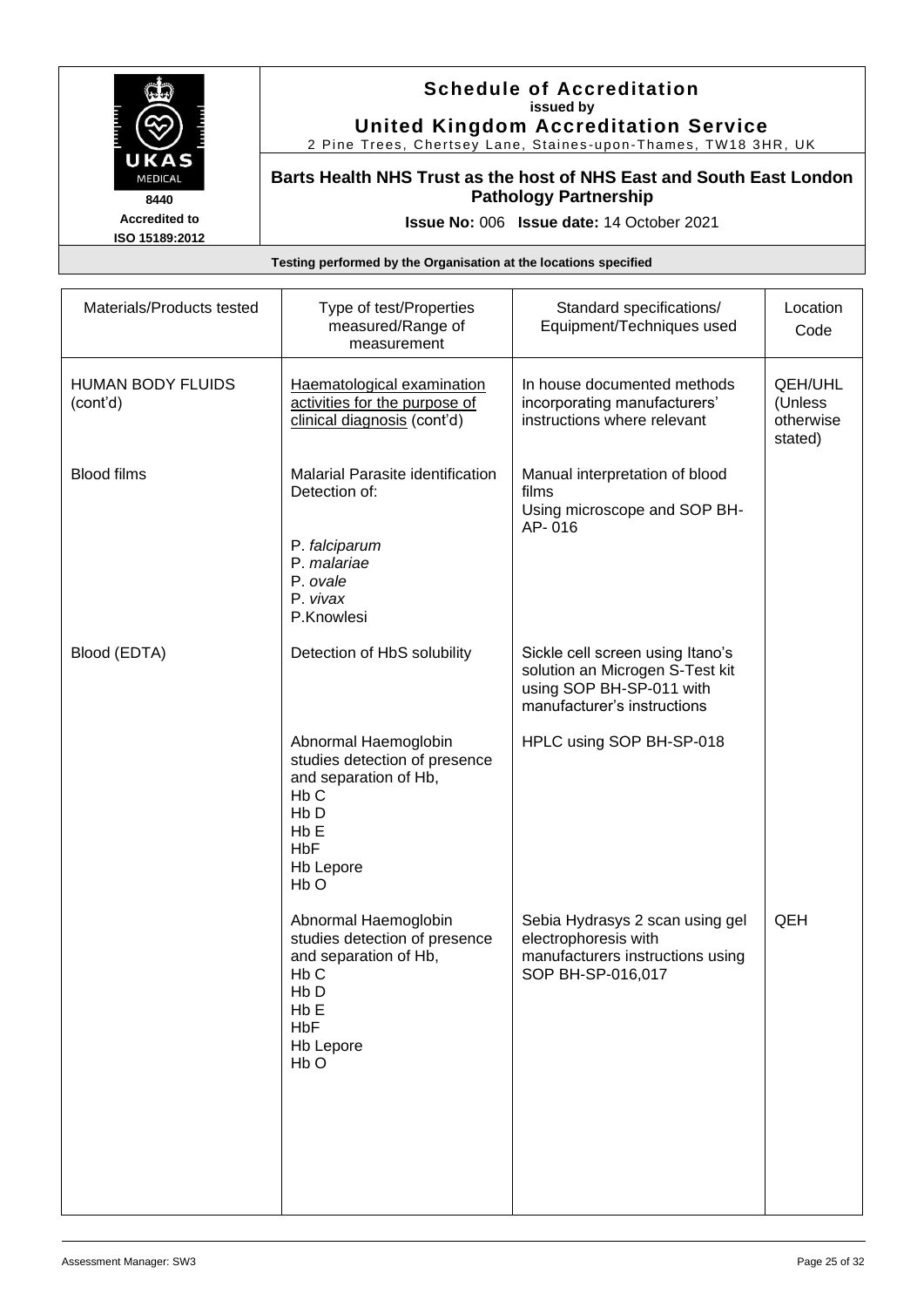

#### **Schedule of Accreditation issued by United Kingdom Accreditation Service**

2 Pine Trees, Chertsey Lane, Staines -upon -Thames, TW18 3HR, UK

**Barts Health NHS Trust as the host of NHS East and South East London Pathology Partnership**

**Issue No:** 006 **Issue date:** 14 October 2021

| Materials/Products tested            | Type of test/Properties<br>measured/Range of<br>measurement                                            | Standard specifications/<br>Equipment/Techniques used                                                                      | Location<br>Code                                  |
|--------------------------------------|--------------------------------------------------------------------------------------------------------|----------------------------------------------------------------------------------------------------------------------------|---------------------------------------------------|
| <b>HUMAN BODY FLUIDS</b><br>(cont'd) | Haematological examination<br>activities for the purpose of<br>clinical diagnosis (cont'd)             | In house documented methods<br>incorporating manufacturers'<br>instructions where relevant                                 | <b>QEH/UHL</b><br>(unless<br>otherwise<br>stated) |
| <b>Blood</b><br>Plasma:citrate       |                                                                                                        | Werfen ACL 750 with<br>manufacturer's instructions using<br>SOP BH-CP-003, 007,<br>012,014,015,022,024,025,026,02<br>7,031 | QEH                                               |
|                                      | Lupus screening<br>Factor assays:                                                                      |                                                                                                                            |                                                   |
|                                      | Factor II<br>Factor V<br>Factor VII<br>Factor VIII<br>Factor IX<br>Factor X<br>Factor XI<br>Factor XII |                                                                                                                            |                                                   |
|                                      | Protein C<br>Protein S                                                                                 | Chromogenic method                                                                                                         |                                                   |
|                                      | Anti-thrombin iii                                                                                      | Chromogenic method                                                                                                         |                                                   |
|                                      | <b>Mutation Detection for Factor</b><br>V Leiden/ Prothrombin gene<br>(G20210A)                        | PCR technique using GeneXpert<br>and SOP BH-CP-033                                                                         | QEH                                               |
|                                      | CD4/CD8 Immunophenotyping                                                                              | Beckman Coulter Aquios by flow<br>cytometry BH-AP-033                                                                      | QEH                                               |
|                                      |                                                                                                        |                                                                                                                            |                                                   |
|                                      |                                                                                                        |                                                                                                                            |                                                   |
|                                      |                                                                                                        |                                                                                                                            |                                                   |
|                                      |                                                                                                        |                                                                                                                            |                                                   |
|                                      |                                                                                                        |                                                                                                                            |                                                   |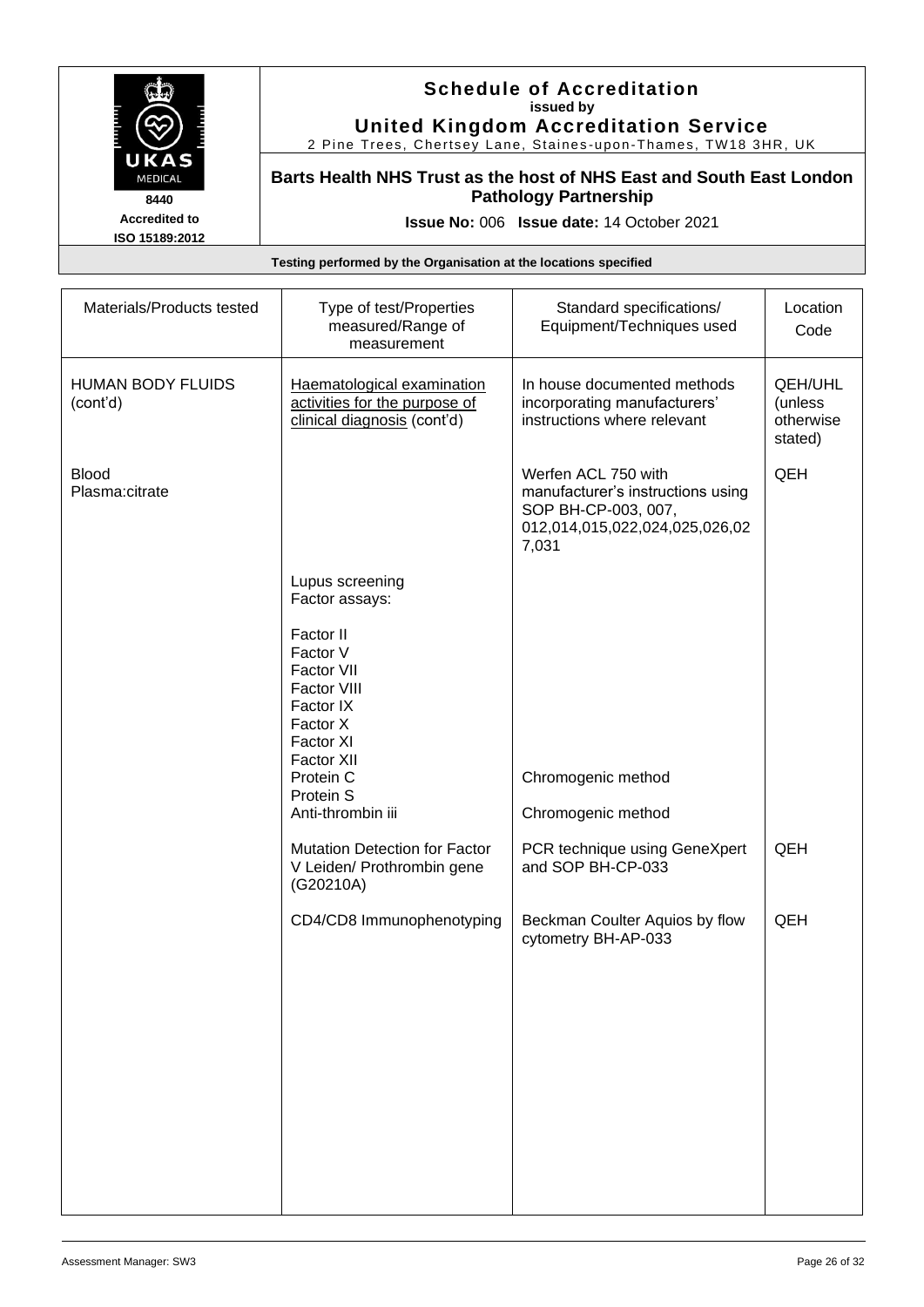

#### **Schedule of Accreditation issued by United Kingdom Accreditation Service**

2 Pine Trees, Chertsey Lane, Staines -upon -Thames, TW18 3HR, UK

**Barts Health NHS Trust as the host of NHS East and South East London Pathology Partnership**

**Issue No:** 006 **Issue date:** 14 October 2021

| Materials/Products tested                                 | Type of test/Properties<br>measured/Range of<br>measurement                                                                                                                                                                                                                                                                                                                                                                                                                                                                              | Standard specifications/<br>Equipment/Techniques used                                                                                                                                                                               | Location<br>Code                                  |
|-----------------------------------------------------------|------------------------------------------------------------------------------------------------------------------------------------------------------------------------------------------------------------------------------------------------------------------------------------------------------------------------------------------------------------------------------------------------------------------------------------------------------------------------------------------------------------------------------------------|-------------------------------------------------------------------------------------------------------------------------------------------------------------------------------------------------------------------------------------|---------------------------------------------------|
| HUMAN TISSUES AND<br><b>BIOLOGICAL FLUIDS</b><br>(cont'd) | <b>Blood Transfusion</b><br>examination activities for the<br>purpose of clinical diagnosis:                                                                                                                                                                                                                                                                                                                                                                                                                                             | In house documented methods<br>incorporating manufacturers'<br>instructions as required                                                                                                                                             | <b>QEH/UHL</b><br>(unless<br>stated<br>otherwise) |
| Blood: EDTA                                               | Blood Group A, B, O and AB<br>detected, Antibody detection<br>$\cdot$ A B O<br>Rhesus:<br>anti-C <sup>w</sup> , anti-C, anti-c,<br>anti-D, anti-E, anti-e,<br>Kell system:<br>anti-K, anti-k, anti-Kp <sup>a</sup> ,<br>Kidd:<br>anti-Jk <sup>a</sup> , anti-Jk <sup>b</sup> ,<br>Duffy:<br>$\bullet$<br>anti-Fy <sup>a</sup> , anti-Fy <sup>b</sup> ,<br>Lutheran:<br>anti-Lu <sup>a</sup> ,<br>MNS:<br>anti-M, anti-N, anti-S, anti-<br>s,<br>Lewis:<br>$\bullet$<br>anti-Le <sup>a</sup> , anti-Le <sup>b</sup> ,<br>$P_1$ : anti-P:- | Gel techniques using Grifols: DG<br>Gel Coombs card, DG Gel<br>Neutral card, Serascan Diana<br>3/3P, DG Gel Sol.<br>SOPs required: QE-BTAUT008,<br>QE-BT-AUT009, QE-BT-<br>MAN002, QE-BT-MAN003                                     |                                                   |
|                                                           | Antibody identification of the<br>following:<br>Rhesus:<br>$\bullet$<br>anti-C <sup>w</sup> , anti-C, anti-c,<br>anti-D, anti-E, anti-e,<br>Kell system:<br>anti-K, anti-k, anti-Kp <sup>a</sup> ,<br>Kidd:<br>anti-Jk <sup>a</sup> , anti-Jk <sup>b</sup> ,<br>Duffy:<br>anti-Fy <sup>a</sup> , anti-Fy <sup>b</sup> ,<br>Lutheran:<br>anti-Lu <sup>a</sup> ,<br>MNS:<br>anti-M, anti-N, anti-S, anti-<br>s,<br>Lewis:<br>$\bullet$<br>anti-Le <sup>a</sup> , anti-Le <sup>b</sup> ,<br>$P_1$ : anti-P:-                                | Gel techniques using Grifols: DG<br>Gel Coombs card, DG Gel<br>Neutral card, DG Gel Sol,<br>Identisera Diana, NHSBT ID<br>Panel Cells in CellMedia.<br>SOPs required: QE-BTAUT008,<br>QE-BT-AUT009, QE-BT-<br>MAN002, QE-BT-MAN003. |                                                   |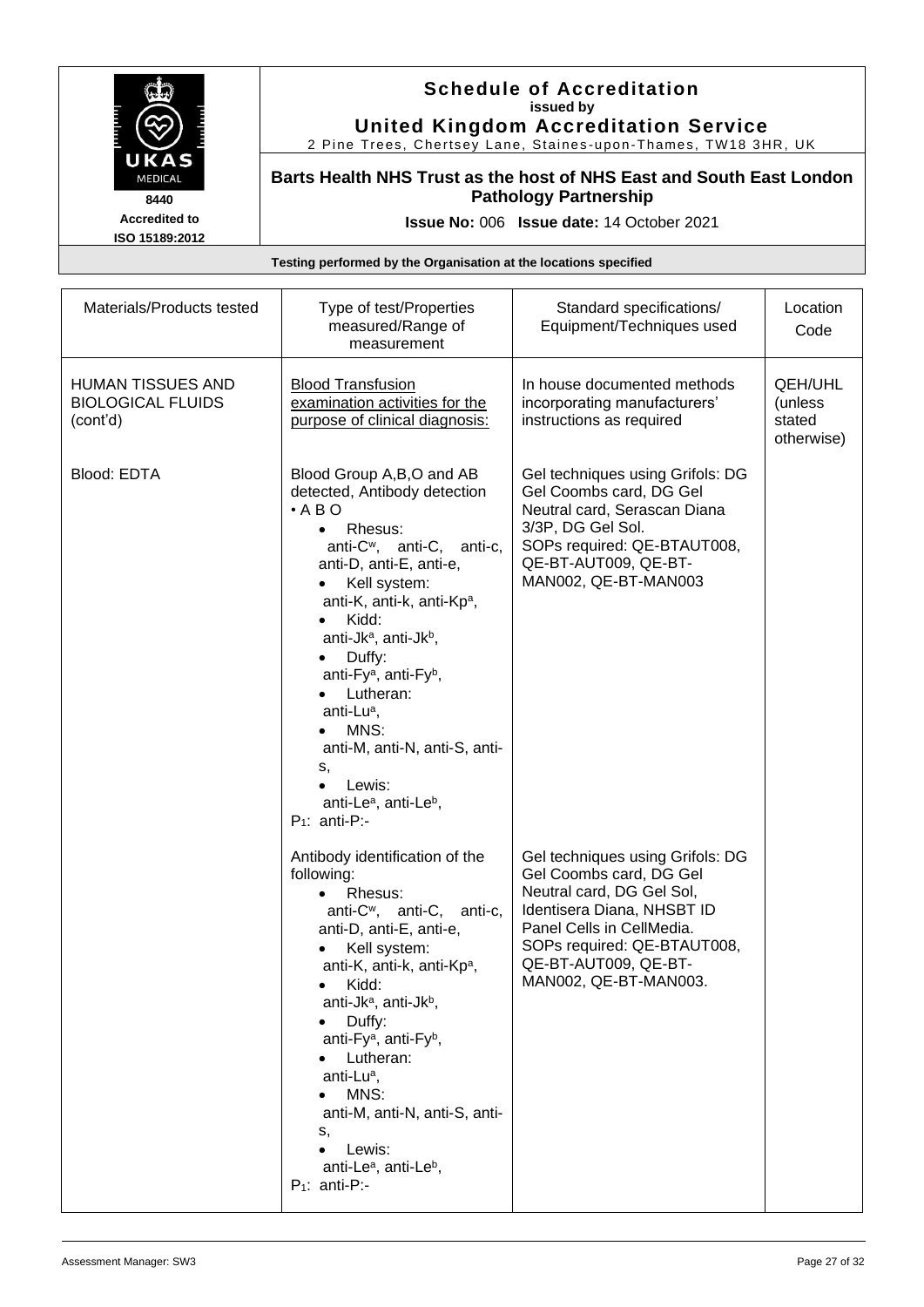

#### **Schedule of Accreditation issued by United Kingdom Accreditation Service**

2 Pine Trees, Chertsey Lane, Staines -upon -Thames, TW18 3HR, UK

**Barts Health NHS Trust as the host of NHS East and South East London Pathology Partnership**

**Issue No:** 006 **Issue date:** 14 October 2021

| Materials/Products tested                                                  | Type of test/Properties<br>measured/Range of<br>measurement                                              | Standard specifications/<br>Equipment/Techniques used                                                                                                                                                                                                 | Location<br>Code                                |
|----------------------------------------------------------------------------|----------------------------------------------------------------------------------------------------------|-------------------------------------------------------------------------------------------------------------------------------------------------------------------------------------------------------------------------------------------------------|-------------------------------------------------|
| <b>HUMAN TISSUES AND</b><br><b>BIOLOGICAL FLUIDS</b><br>(cont'd)           | <b>Blood Transfusion</b><br>examination activities for the<br>purpose of clinical diagnosis:<br>(cont'd) | In house documented methods<br>incorporating manufacturers'<br>instructions as required                                                                                                                                                               | QEH/UHL<br>(unless<br>stated<br>otherwise)      |
| Red blood cells in EDTA                                                    | Direct Anti-globulin Test<br>Automated / Manual:<br>Monospecific and Polyspecific)                       | Gel techniques using Grifols: DG<br>Gel Coombs card, DG Gel DC<br>Scan card, DG Gel Sol.<br>SOPs required: QE-BTAUT008,<br>QE-BT-MAN004, QE-BT-<br>MAN005.                                                                                            |                                                 |
|                                                                            | Transfusion reaction<br>investigation                                                                    | <b>Grifols Manual Gel Card</b><br>technololgy SOP QE-BT-ISS011                                                                                                                                                                                        |                                                 |
|                                                                            | Electronic Issue Crossmatch                                                                              | WinPath.<br>SOPs required: QE-BT-ISS007,<br>QE-BT-ISS008, QE-BT-ISS009,<br>QE-BT-ISS010, QE-BT-ISS012,<br>QE-BT-ISS 0202, QE-BT-ISS021,<br>QE-BT-ISS029, QE-BT-ISS030,<br>QE-BT-ISS031, QE-BT-ISS032,<br>QE-BT-ISS035, QE-BT-ANT002,<br>QE-BT-ANT005. |                                                 |
| Donor red blood cells,<br>patient red blood cells<br>and/or plasma in EDTA | IAT manual Crossmatch                                                                                    | Manual gel technique using<br>Grifols: DG Gel Coombs card, GD<br>Gel Sol, NHSBT OR1r, NHSBT<br><b>Weak Anti-D</b><br>SOP required: QE-MAN005                                                                                                          |                                                 |
| Whole blood in EDTA                                                        | Foetal Maternal Haemorrhage<br><b>Estimation (Kleihauer Test)</b>                                        | Manual techniques using<br>BioScience: PBSS Ph 7.0, Fixol<br>fixative, fetal red cell detection<br>Kit.<br>SOP required: QE-BT-ANT004                                                                                                                 | <b>QEH/UHL</b><br>unless<br>otherwise<br>stated |
|                                                                            |                                                                                                          |                                                                                                                                                                                                                                                       |                                                 |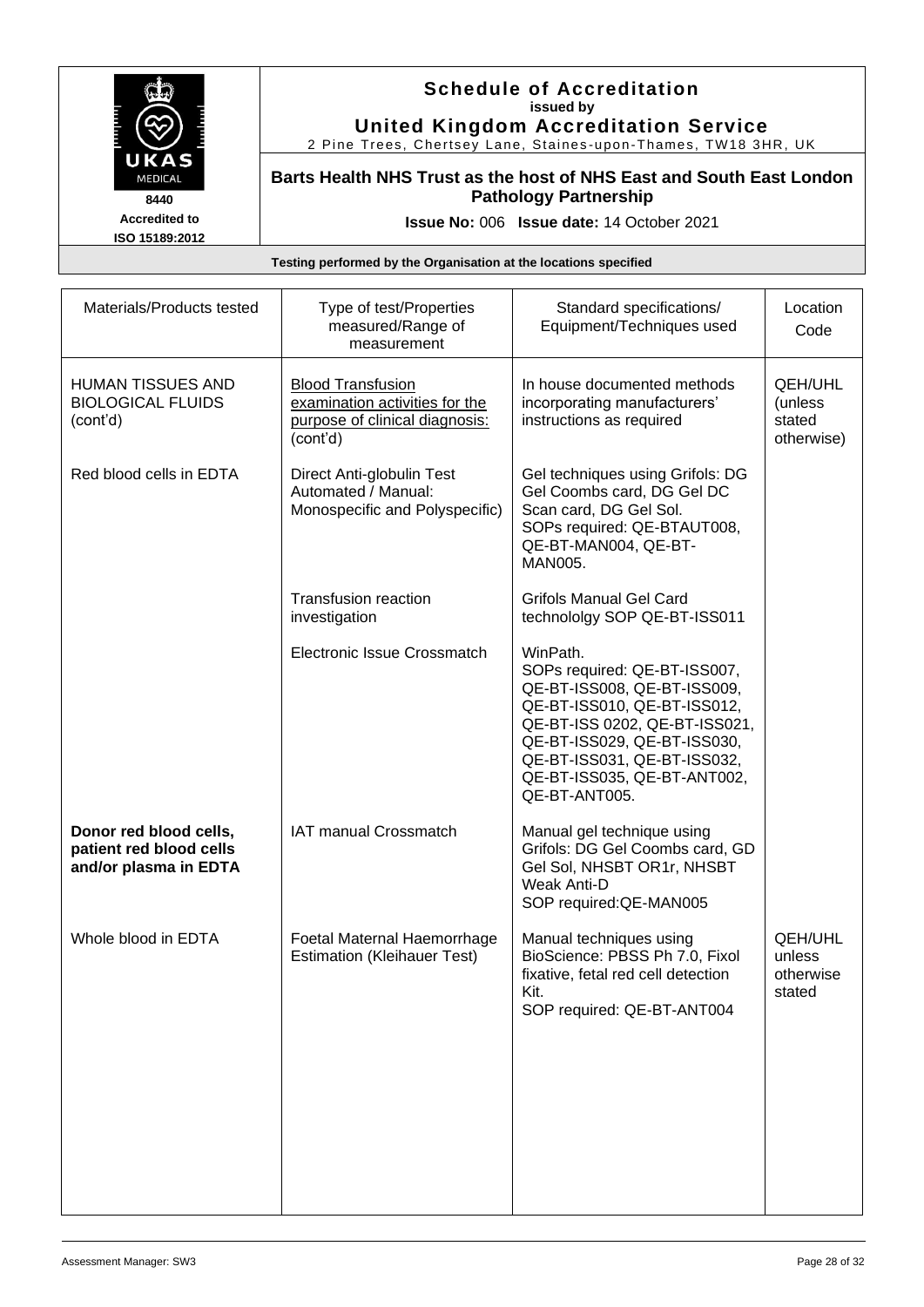

#### **Schedule of Accreditation issued by United Kingdom Accreditation Service**

2 Pine Trees, Chertsey Lane, Staines -upon -Thames, TW18 3HR, UK

**Barts Health NHS Trust as the host of NHS East and South East London Pathology Partnership**

**Issue No:** 006 **Issue date:** 14 October 2021

| Materials/Products tested                                        | Type of test/Properties<br>measured/Range of<br>measurement                                                                                                                                                                                                                                                                                                                                                                                                                                                                                                                                                                                     | Standard specifications/<br>Equipment/Techniques used                                         | Location<br>Code |
|------------------------------------------------------------------|-------------------------------------------------------------------------------------------------------------------------------------------------------------------------------------------------------------------------------------------------------------------------------------------------------------------------------------------------------------------------------------------------------------------------------------------------------------------------------------------------------------------------------------------------------------------------------------------------------------------------------------------------|-----------------------------------------------------------------------------------------------|------------------|
| <b>HUMAN TISSUES AND</b><br><b>BIOLOGICAL FLUIDS</b><br>(cont'd) | Immunology examination<br>activities for the purpose of<br>clinical diagnosis                                                                                                                                                                                                                                                                                                                                                                                                                                                                                                                                                                   | In house documented methods<br>incorporating manufacturers'<br>instructions as required       | QEH              |
| Serum                                                            | RAST (specific IgE)<br>Avocado<br>Almond<br>Alternaria alternate<br>Apple<br>Aspergillus fumigatus<br>Banana<br><b>Blue Mussel</b><br><b>Brazil nut</b><br>Cacao<br>Cashew<br>Cat dander<br>Cheese<br>Coconut<br>Cod<br>Dog dander<br>Egg white<br>Egg yolk<br>Gluten<br>Hazel nut<br>House dust mite<br>Kiwi<br>Latex<br>Milk<br>Mixed fish (cod, shrimp, blue<br>mussel, salmon, tuna)<br>Mixed food (egg white, milk,<br>cod, wheat, peanut, soya)<br>Mixed grass<br>Mixed nuts (peanut, hazelnut,<br>brazil nut, almon, coconut)<br>Mixed trees<br>Orange<br>Peanut<br>Pistachio<br>Salmon<br>Sesame seed<br>Shrimp<br>Silver birch<br>Soya | Phadia Immunocap 250 with<br>manufacturer's instructions using<br>SOP BB-IP-009 Immunocap 250 |                  |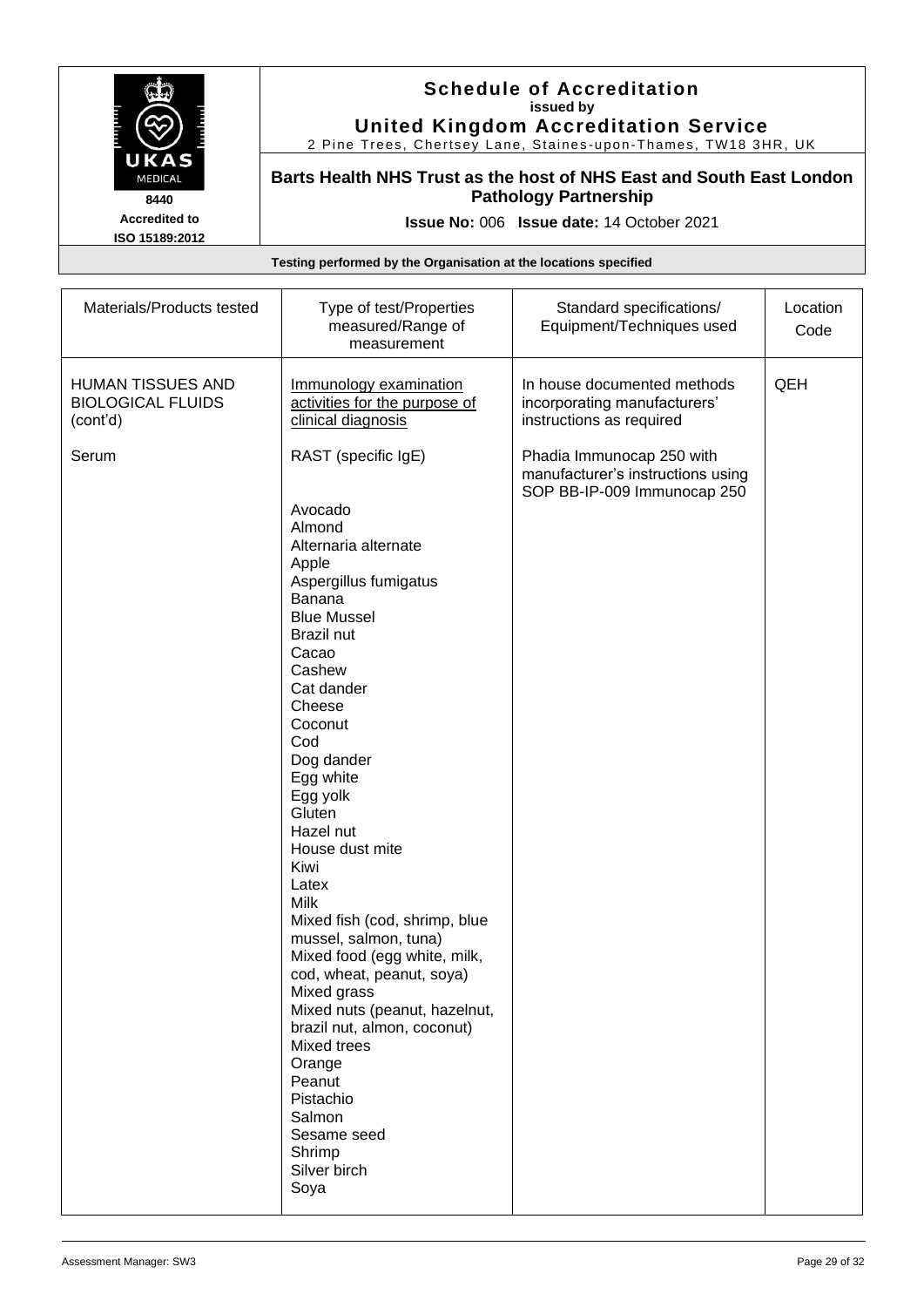

#### **Schedule of Accreditation issued by United Kingdom Accreditation Service**

2 Pine Trees, Chertsey Lane, Staines -upon -Thames, TW18 3HR, UK

**Barts Health NHS Trust as the host of NHS East and South East London Pathology Partnership**

**Issue No:** 006 **Issue date:** 14 October 2021

| Materials/Products tested                                        | Type of test/Properties<br>measured/Range of<br>measurement                                            | Standard specifications/<br>Equipment/Techniques used                                             | Location<br>Code |
|------------------------------------------------------------------|--------------------------------------------------------------------------------------------------------|---------------------------------------------------------------------------------------------------|------------------|
| <b>HUMAN TISSUES AND</b><br><b>BIOLOGICAL FLUIDS</b><br>(cont'd) | Immunology examination<br>activities for the purpose of<br>clinical diagnosis (cont'd)                 | In house documented methods<br>incorporating manufacturers'<br>instructions as required           | QEH              |
| Serum (cont'd)                                                   | RAST (specific IgE) (cont'd)<br>Strawberry<br>Timothy grass<br>Tomato<br>Tuna<br>Walnut<br>Wheat       | Phadia Immunocap 250 with<br>manufacturer's instructions using<br>SOP BB-IP-009 Immunocap 250     |                  |
| Serum                                                            | Total IgE                                                                                              | EIA Phadia Immunocap 250 with<br>manufacturer's instructions using<br>SOP BB-IP-009 Immunocap 250 |                  |
|                                                                  | Cyclic citrullinated protein<br>(CCP)                                                                  |                                                                                                   |                  |
|                                                                  | Tissue transglutaminase<br>antibody (Ttg)                                                              |                                                                                                   |                  |
|                                                                  | Cardiolipin Abs                                                                                        |                                                                                                   |                  |
|                                                                  | Double stranded DNA                                                                                    |                                                                                                   |                  |
|                                                                  | Extractable Nuclear Antigen<br>(ENA)                                                                   |                                                                                                   |                  |
|                                                                  | Anti Neutrophil Cytoplasmic<br>Antibody (ANCA), includes:<br>MPO antibody<br>$\bullet$<br>PR3 antibody |                                                                                                   |                  |
|                                                                  | <b>GBM Antibodies- Glomerular</b><br>Basement membrane<br>antibodies                                   |                                                                                                   |                  |
|                                                                  | <b>CTD Connective Tissue</b><br><b>Disease</b>                                                         |                                                                                                   |                  |
|                                                                  | Aspergillius Antibody                                                                                  |                                                                                                   |                  |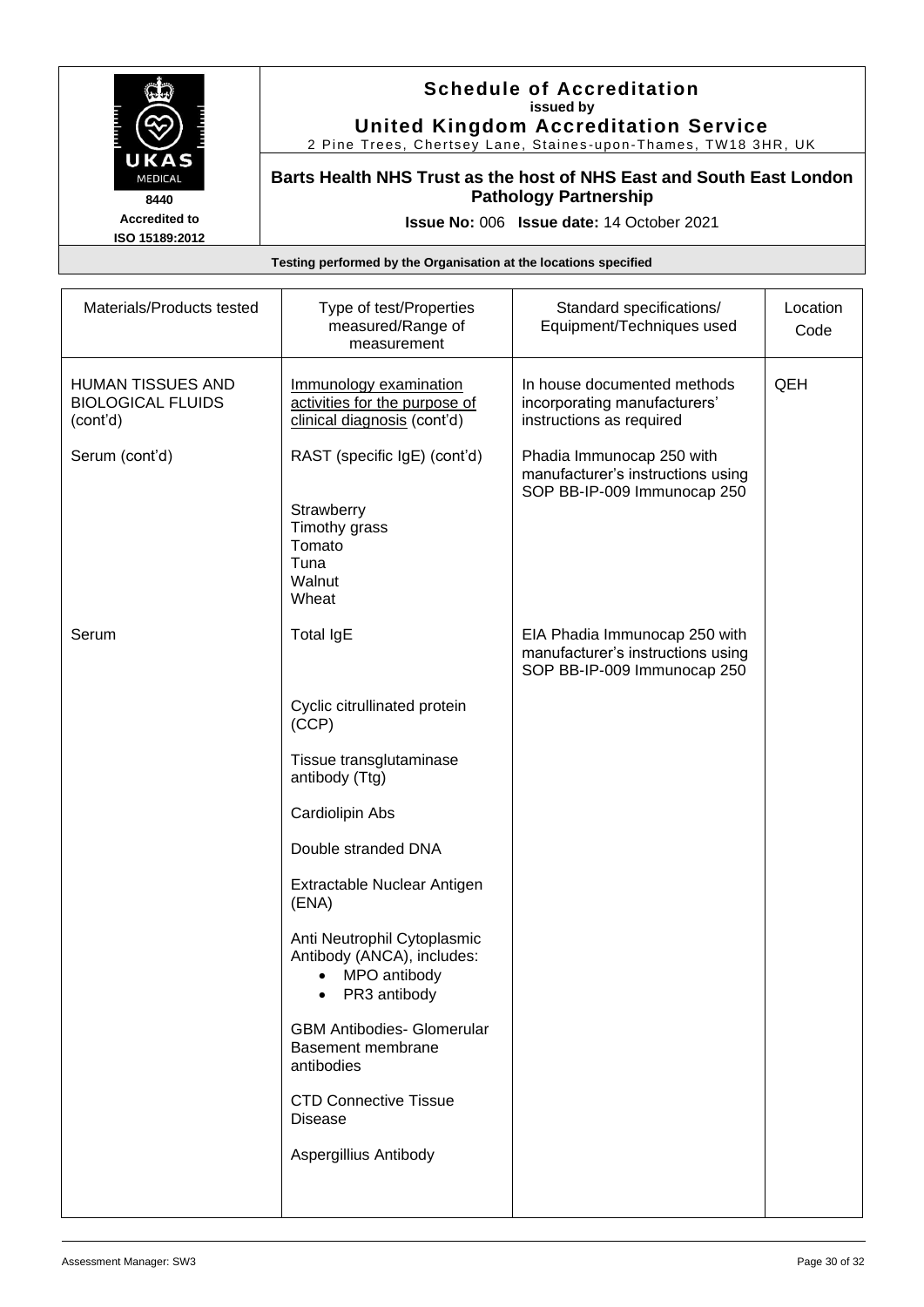

#### **Schedule of Accreditation issued by United Kingdom Accreditation Service**

2 Pine Trees, Chertsey Lane, Staines -upon -Thames, TW18 3HR, UK

**Barts Health NHS Trust as the host of NHS East and South East London Pathology Partnership**

**Issue No:** 006 **Issue date:** 14 October 2021

| Materials/Products tested                                        | Type of test/Properties<br>measured/Range of<br>measurement                                                                                                                                | Standard specifications/<br>Equipment/Techniques used                                                                                                     | Location<br>Code |
|------------------------------------------------------------------|--------------------------------------------------------------------------------------------------------------------------------------------------------------------------------------------|-----------------------------------------------------------------------------------------------------------------------------------------------------------|------------------|
| <b>HUMAN TISSUES AND</b><br><b>BIOLOGICAL FLUIDS</b><br>(cont'd) | Immunology examination<br>activities for the purpose of<br>clinical diagnosis (cont'd)                                                                                                     | In house documented methods<br>incorporating manufacturers'<br>instructions as required                                                                   | QEH              |
| Serum                                                            | Autoantibody screen:<br>Anti-nuclear antibodies (ANA)                                                                                                                                      | Helmed automated indirect<br>Immunofluorescence with<br>manufacturer's instructions using<br>SOP BB-IP-020 automated IFA                                  |                  |
|                                                                  | Anti-mitochondrial antibodies<br>(AMA)<br>Anti-smooth muscle antibodies<br>(ASMA)<br>Anti-liver kidney microsomal<br>antibodies (ALKM)<br>Anti-gastric parietal cell<br>antibodies (AGPCA) |                                                                                                                                                           |                  |
|                                                                  | Anti-Neutrophil cytoplasmic<br>Antibody (ANCA) screen<br>(includes P-ANCA & C-ANCA)                                                                                                        |                                                                                                                                                           |                  |
|                                                                  | Antinuclear antibody (Hep2<br>screen)                                                                                                                                                      |                                                                                                                                                           |                  |
| Serum/Urine                                                      | Abnormal/normal serum/urine<br>proteins quantitation of<br>paraprotein bands.                                                                                                              | Gel electrophoresis<br>Sepia Hydrasys with<br>manufacturer's instructions using<br>SOP BB-PP-3 using gel<br>Electrophoresis and<br>immunofixation BB-PP-4 |                  |
| Serum/Urine                                                      | Identification of abnormal<br>protein bands                                                                                                                                                | SOP BB-PP-4 using<br>Immunofixation                                                                                                                       |                  |
| Serum                                                            | Abnormal/normal serum/urine<br>proteins, quantitation of<br>paraprotein bands                                                                                                              | Capillary zone electrophoresis<br>Sebia CZE BB-PP-8                                                                                                       |                  |
| Serum                                                            | IgA                                                                                                                                                                                        | Beckman Immage Nephelometry<br>with manufacturer's instructions<br>using SOP BB-PP-6                                                                      |                  |
|                                                                  | IgG                                                                                                                                                                                        |                                                                                                                                                           |                  |
|                                                                  | IgM                                                                                                                                                                                        |                                                                                                                                                           |                  |